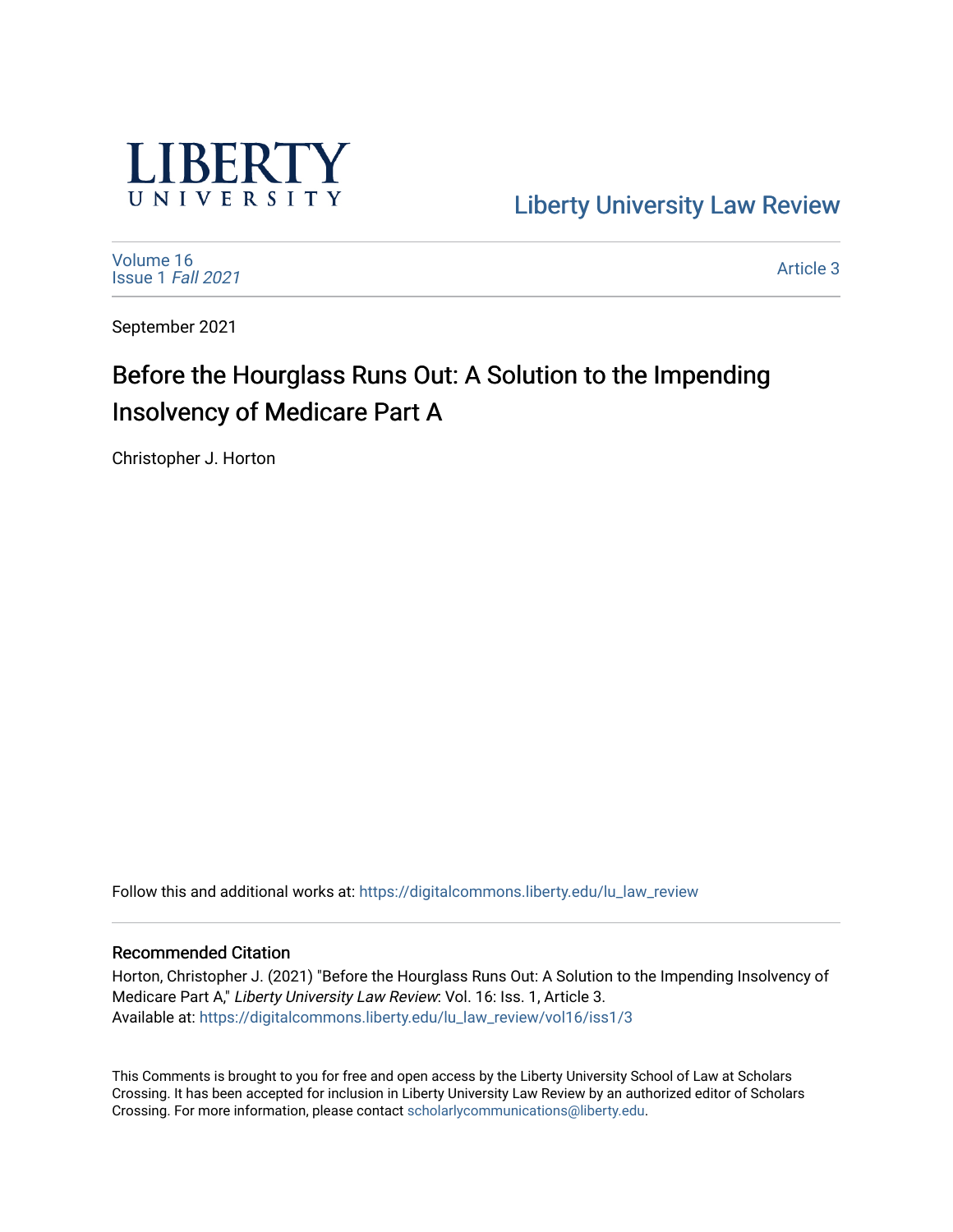

CHRISTOPHER J. HORTON

# Before the Hourglass Runs Out: A Solution to the Impending Insolvency of Medicare Part A

# **ABSTRACT1**

Health care dominates public attention and individual concern because it is essential to a society's well-being. Health insurance is ever-evolving. The evolution of health care is largely attributed to political shifts that create and amend health insurance systems. In 1965, under President Lyndon Johnson, the Social Security Act passed with colossal health insurance systems— Medicare and Medicaid.

Originally, Medicare provided health insurance for America's elder population. Medicare looks different now than at its inception. At the beginning, Medicare was composed of only Parts A and B. Now, it houses Parts A, B, C, and D. Parts B, C, and D are funded privately while Part A is funded through payroll taxes and few premium-paying beneficiaries. This expansion is costly—too costly.

The Center for Medicare and Medicaid Services (CMS) issued warnings every year for the past four years. These warnings alert lawmakers and the American people that Medicare Part A's funding is depleting rapidly. It is currently billions of dollars over budget with no end in sight due to everincreasing expenses. If no change occurs, the government's promise to provide health care to the elder population and others who are qualified is in jeopardy.

<sup>&</sup>lt;sup>1</sup> The author does not argue that Medicare or government-subsidized health care is the proper or best form of health insurance. However, the author is not under the illusion that Medicare will ever be absent from the American health care system. Therefore, the author presents only possible measures that the government may employ to remain faithful to its promise to the American people that they will have health care in their old age.

Furthermore, this Comment is based on data from fiscal year 2020 provided by CMS and other governmental agencies. Data from fiscal year 2021 includes expenses resulting from the COVID-19 pandemic. The pandemic caused changes to Medicare Part A funding that are atypical. This Comment focuses on issues relating to funding prior to the pandemic. An analysis of the pandemic's effect on Medicare is outside the scope of this Comment and requires an article dedicated to it for full and proper treatment.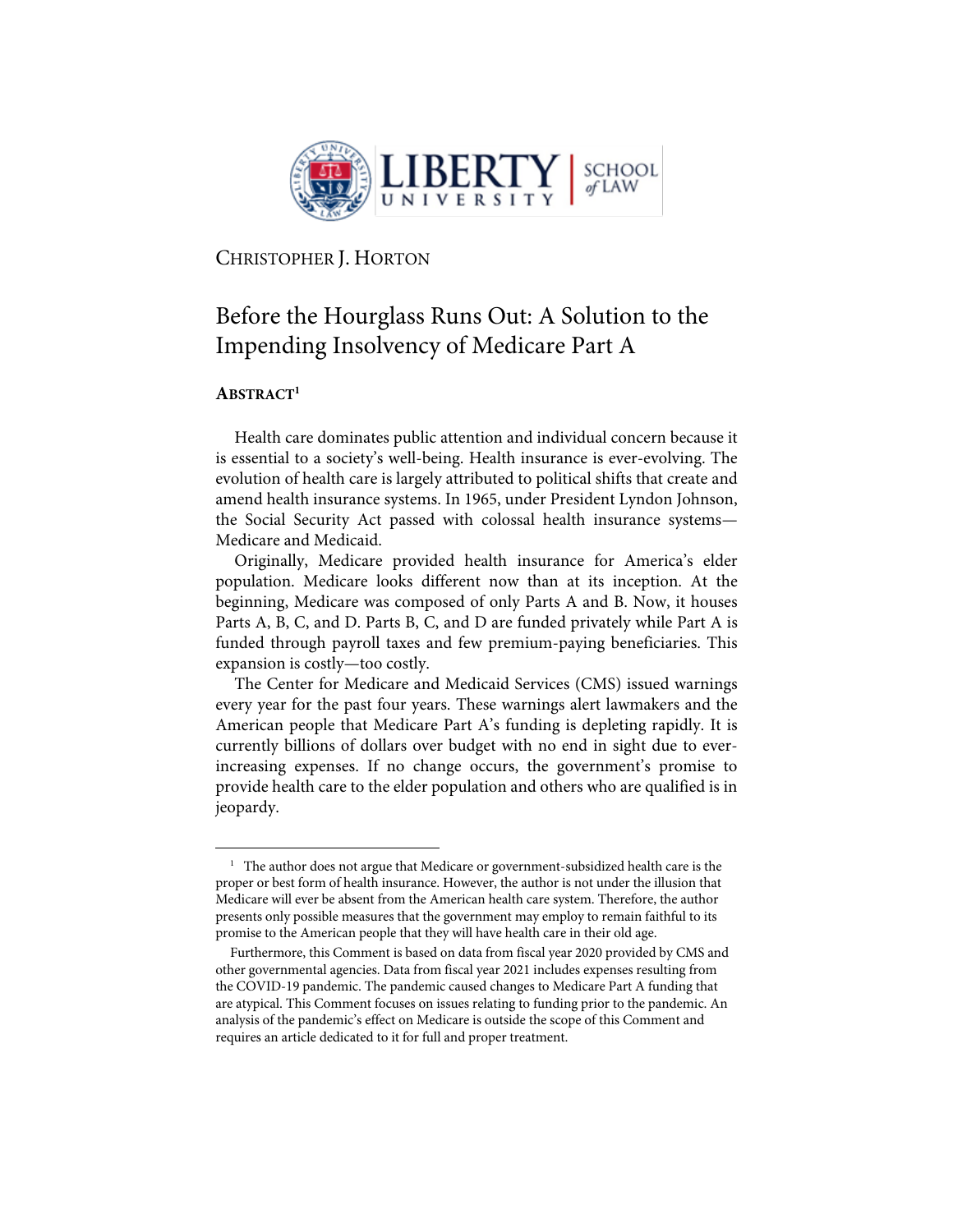The Obama Administration attempted to rectify Part A's spending crisis. One attempt, the hospital value-based purchasing program, allows CMS to reimburse hospitals according to each hospital's performance. CMS uses several measures to calculate how the hospital performs. Performance-based reimbursements shift the focus of delivering health care. Hospitals are incentivized to produce efficient, quality care to attain the highest amount of reimbursement. However, this program is not perfect. Hospitals may still overtreat patients resulting in a heavy burden on Medicare.

This Comment offers a solution—lower health care costs combined with a methodology to increase Medicare's income. This solution is made possible through two means. First, the hospital value-based purchasing program must change to address hospital waste when treating patients. Change may come in the form of an amendment to a statute governing the parameters of how a hospital's performance is judged. The amendment shall require the Secretary of Health and Human Services to establish a parameter that measures hospital waste.

The second solution involves enacting a statute imposing a mandatory premium on all Part A beneficiaries. A mandatory premium provides consistent income for Medicare even when the person is fully retired. Premiums are used in Parts B and D, and garner successful results as both programs have adequate funding. Further, semi-retirees continue to bear the burden of Medicare by having Medicare payments withdrawn from their paychecks. However, fully-retired beneficiaries do not pay the tax. Therefore, a mandatory premium ensures consistent income for Part A and does not disincentivize the semi-retired population.

Medicare is an expensive program with funds quickly depleting. People expect Medicare upon reaching the age of sixty-five. However, the promise of health care in one's old age is in jeopardy absent Medicare Part A's necessary evolution.

## **AUTHOR**

Symposium Editor, LIBERTY UNIVERSITY LAW REVIEW, Volume 16; J.D. Candidate, Liberty University School of Law (2022); Government Politics and Policy, B.S. with a minor in Western Legal Traditions, *summa cum laude*, Liberty University (2019). This Comment would not be possible without the endless support of my parents, my brother's guidance and example of perseverance, and the encouragement of my soon-to-be wife, Janna. Thank you to every law professor at Liberty University who taught me how to think like a lawyer. To God be the glory.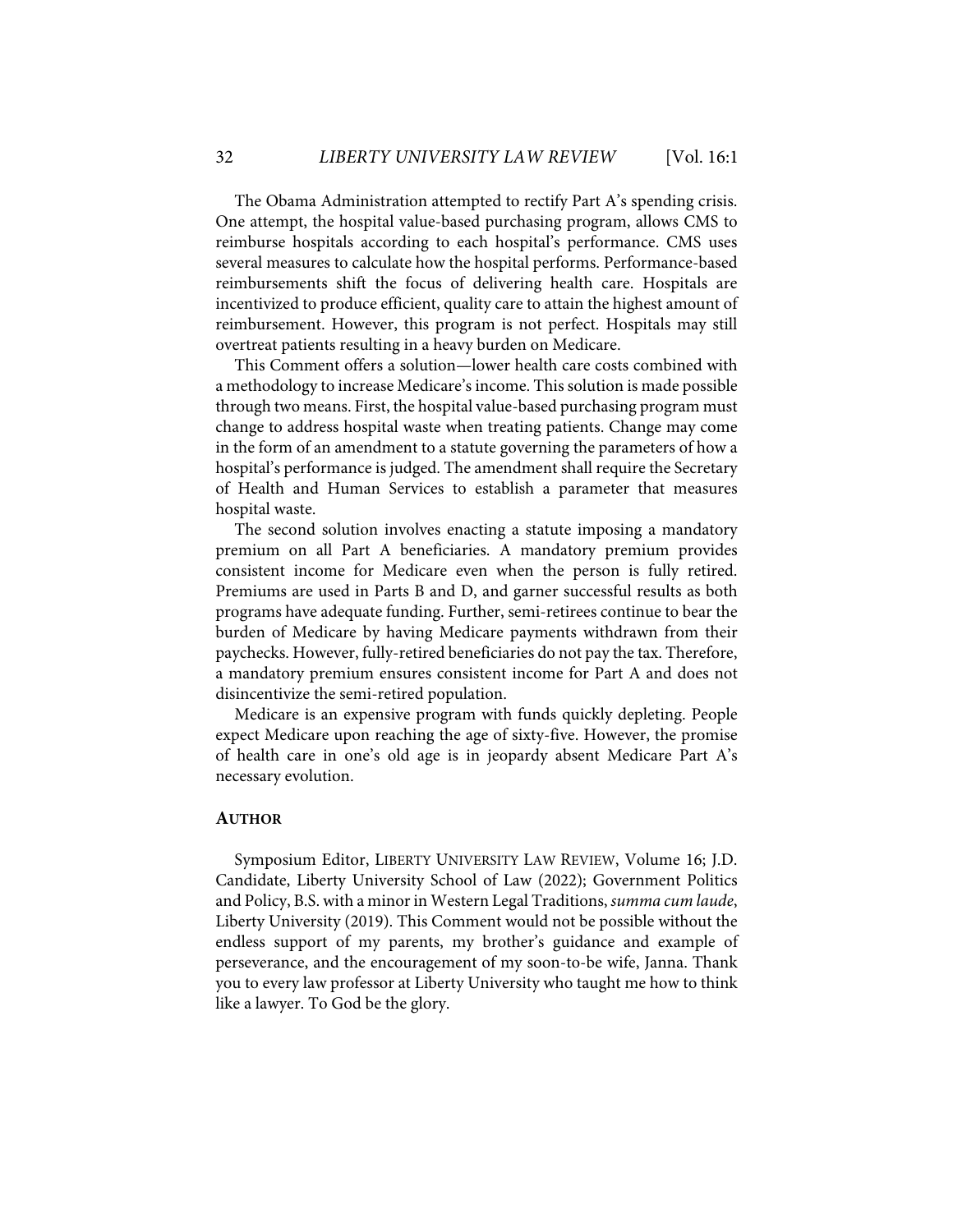# COMMENT

# BEFORE THE HOURGLASS RUNS OUT: A SOLUTION TO THE IMPENDING INSOLVENCY OF MEDICARE PART A

# *Christopher J. Horton†*

# I. INTRODUCTION

Sickness, disease, injury, and the gradual decline of the human body is inevitable. People seek security in their health in the form of preventive medicine, regular check-ups, and insurance to ensure that they can receive the necessary care. Throughout a lifetime, a person will spend thousands of dollars every year in premiums, deductibles, and coinsurance payments to obtain health care insurance. When the individual is working and has a regular income, such expenses are manageable. However, members of the elderly population usually cannot work the same number of hours or the types of jobs they once could, yet they have an increased need of care that requires insurance. For this reason, the Johnson Administration created Medicare.<sup>2</sup>

In 1965, Medicare started as a program that provided health care to the elderly population in a limited form. $^3$  Eligibility for Medicare was narrow. $^4$ However, Medicare drastically transformed over time. The eligibility requirements drastically widened—granting coverage to those with disabilities and specific conditions.<sup>5</sup> Following Medicare's enactment, it

<sup>†</sup> Symposium Editor, LIBERTY UNIVERSITY LAW REVIEW, Volume 16; J.D. Candidate, Liberty University School of Law (2022); Government Politics and Policy, B.S. with a minor in Western Legal Traditions, *summa cum laude*, Liberty University (2019). This Comment would not be possible without the endless support of my parents, my brother's guidance and example of perseverance, and the encouragement of my soon-to-be wife, Janna. Thank you to every law professor at Liberty University who taught me how to think like a lawyer. To God be the glory.

<sup>&</sup>lt;sup>2</sup> Lyndon B. Johnson, President of the U.S., Remarks with President Truman at the Signing in Independence of the Medicare Bill (July 30, 1965), *in* U.C. SANTA BARBARA: THE AMERICAN PRESIDENCY PROJECT, https://www.presidency.ucsb.edu/documents/remarkswith-president-truman-the-signing-independence-the-medicare-bill (last visited Sept. 8, 2021).

<sup>3</sup> Ctrs. for Medicare & Medicaid Servs., *History*, CMS.GOV, https://www.cms.gov/About-CMS/Agency-Information/History (Jan. 13, 2020, 2:44 PM).

<sup>4</sup> *Id.*

<sup>5</sup> *Id.*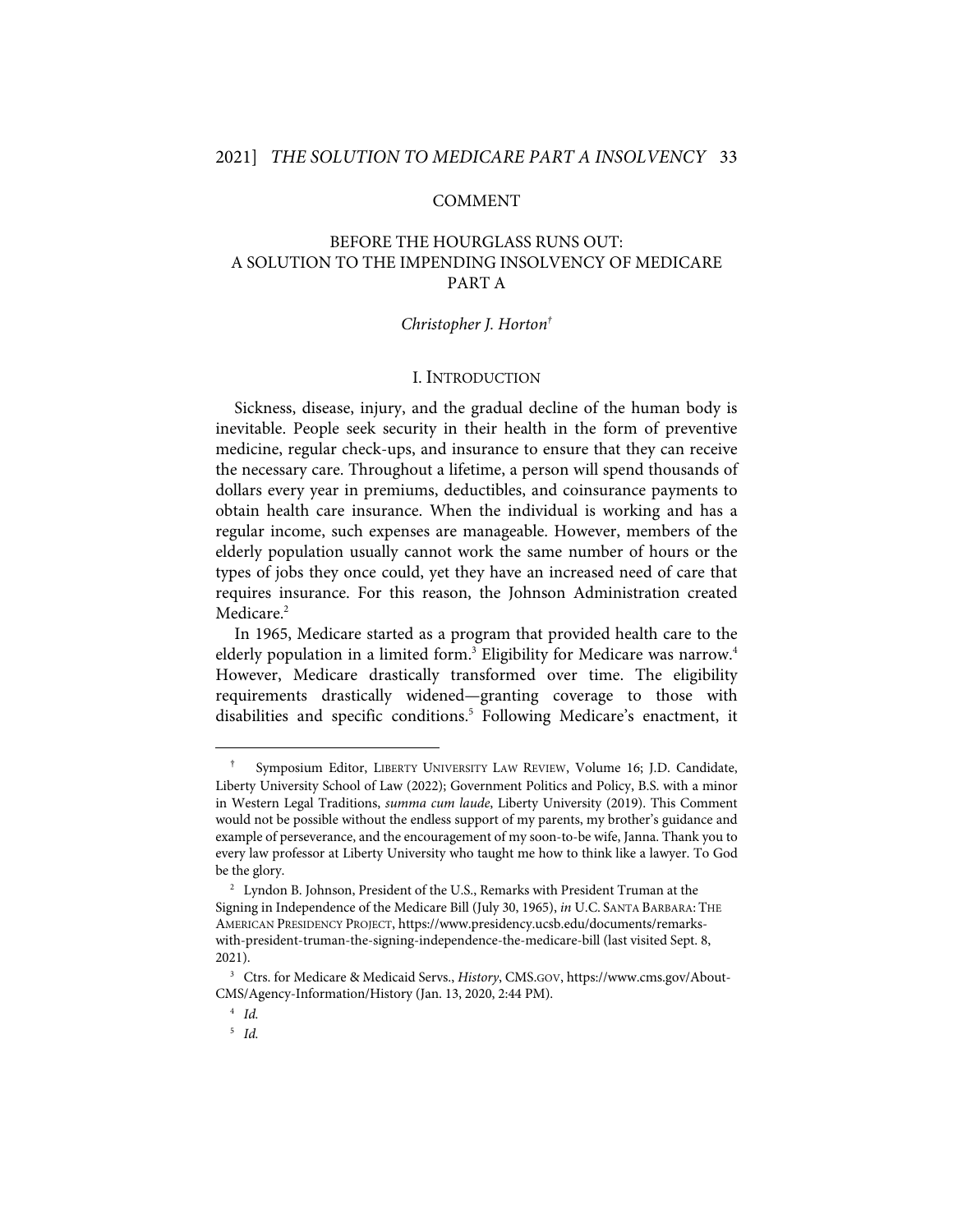transformed through several major additions. For example, the program added two major parts allowing more services, drugs, and plans to be insured for beneficiaries. The Obama Administration further altered Medicare by introducing incentive-based care instead of solely quality-based care.<sup>6</sup> Modern-day Medicare is different from the one founded in 1965.

Public policy is at the forefront of Medicare as the struggle ensues over the provision of health care at an unsustainable price. People need health care; however, the government cannot possibly afford the expense that the American health care system demands to service millions of beneficiaries. The tension becomes whether to expand Medicare coverage for only a few or maintain a high number of insureds with minimized coverage.

While this issue seems nonexistent, or at least far in the future, the inevitable truth faces lawmakers: Medicare in its present state is unsustainable.<sup>7</sup> The colossal program currently operates over budget by billions of dollars. <sup>8</sup> Medicare Part A's insolvency is inevitable unless lawmakers and the Centers for Medicare and Medicaid Services (CMS)—the federal agency charged with operating Medicare and Medicaid—step in to enact change.

This Comment argues that Medicare Part A is sustainable if health care costs decrease, and the program's income increases. It further proposes two means of carrying out this generalized fix. First, Medicare should cover fewer expenses charged by hospitals. The program will no longer cover wasteful treatment, such as over-treatment of the patient. Second, all beneficiaries should be subject to a mandatory premium regardless of whether the beneficiary qualifies by meeting one of the eligibility requirements or purchases the coverage. The mandatory premium statute will result in consistent income for the Medicare program. Through these adjustments, Part A may continue to provide health care for generations to come.

# II. BACKGROUND

"No longer will older Americans be denied the healing miracle of modern medicine. No longer will illness crush and destroy the savings that they so carefully put away over a lifetime  $\ldots$ ."<sup>9</sup> These words, spoken by President Johnson in 1965, reflect the purpose of Medicare and Medicaid as part of the

<sup>6</sup> *See id.*

<sup>7</sup> *See* H.R. DOC. NO. 116–122, at 8 (2020).

<sup>8</sup> *Id.* at 6.

<sup>9</sup> Johnson, *supra* note 2.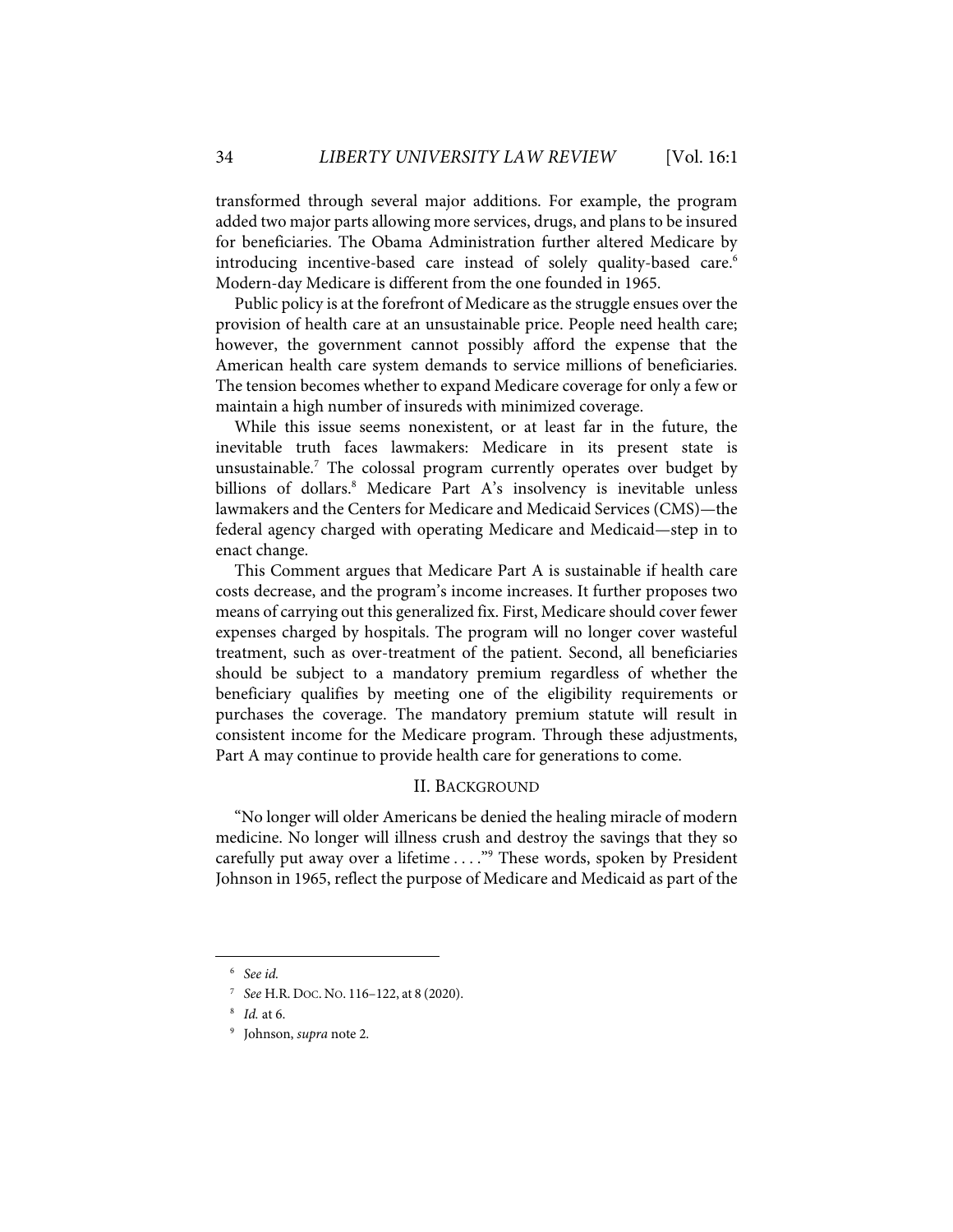Social Security Act.<sup>10</sup> Medicare and Medicaid have transformed health care by subsidizing costs for millions of elderly and less-fortunate Americans. Specifically, Medicare is a program guaranteeing that retirees are no longer burdened with high medical expenses as they age. From its inception to its modern-day form, Medicare Part A provides far more expansive coverage than before and reimburses medical service providers at higher prices.

# A. *Medicare's Debut*

Little doubt exists that today's Medicare program achieves the Johnson Administration's goal for Medicare. Presently, Medicare assumes the burden of more coverage than when it was founded in 1965. This expansion allows for more health care services for more Americans; however, with more coverage comes higher costs. A brief examination of Medicare's original construction assists in understanding that the program provides expansive coverage with insufficient funds to match the demand.

1. Opening the Door for Government Subsidized Health Care

"Free health care for all" is not a recent development in the 21st century.<sup>11</sup> Government-subsidized health care had its origin in the early 1900s.<sup>12</sup> Throughout the first half of the 1900s, lawmakers proposed schemes of government-provided health care but ultimately dismissed the legislation.<sup>13</sup> In the latter half of the century, liberal politicians replaced their conservative counterparts, thereby permitting substantive reform in health care through a Democrat majority.<sup>14</sup>

Several factors contributed to Medicare's enactment. First, playing on the American mindset of refusing handouts, Medicare drafters introduced a system whereby a person pays a small portion of each paycheck towards anticipated health care costs upon reaching sixty-five. <sup>15</sup> This effort sought to resolve the tension created through the characterization of Medicare as an abandonment of capitalist principles by the government providing "free" health care.<sup>16</sup> Second, some of the Democrats in Congress saw the need to ensure that coverage included not only hospital care but also physician care,

<sup>10</sup> *Id.*; *see* PROBLEMS IN HEALTH CARE LAW: CHALLENGES FOR THE 21ST CENTURY 305 (John E. Steiner, Jr. ed., 10th ed. 2014).

<sup>&</sup>lt;sup>11</sup> THE OXFORD HANDBOOK OF U.S. HEALTH LAW 743 (I. Glenn Cohen et al. eds., 2017).

<sup>12</sup> *Id.*

<sup>13</sup> *Id.*

<sup>14</sup> *See id.* at 745.

<sup>15</sup> *Id.* at 744.

<sup>16</sup> *See id.* at 745.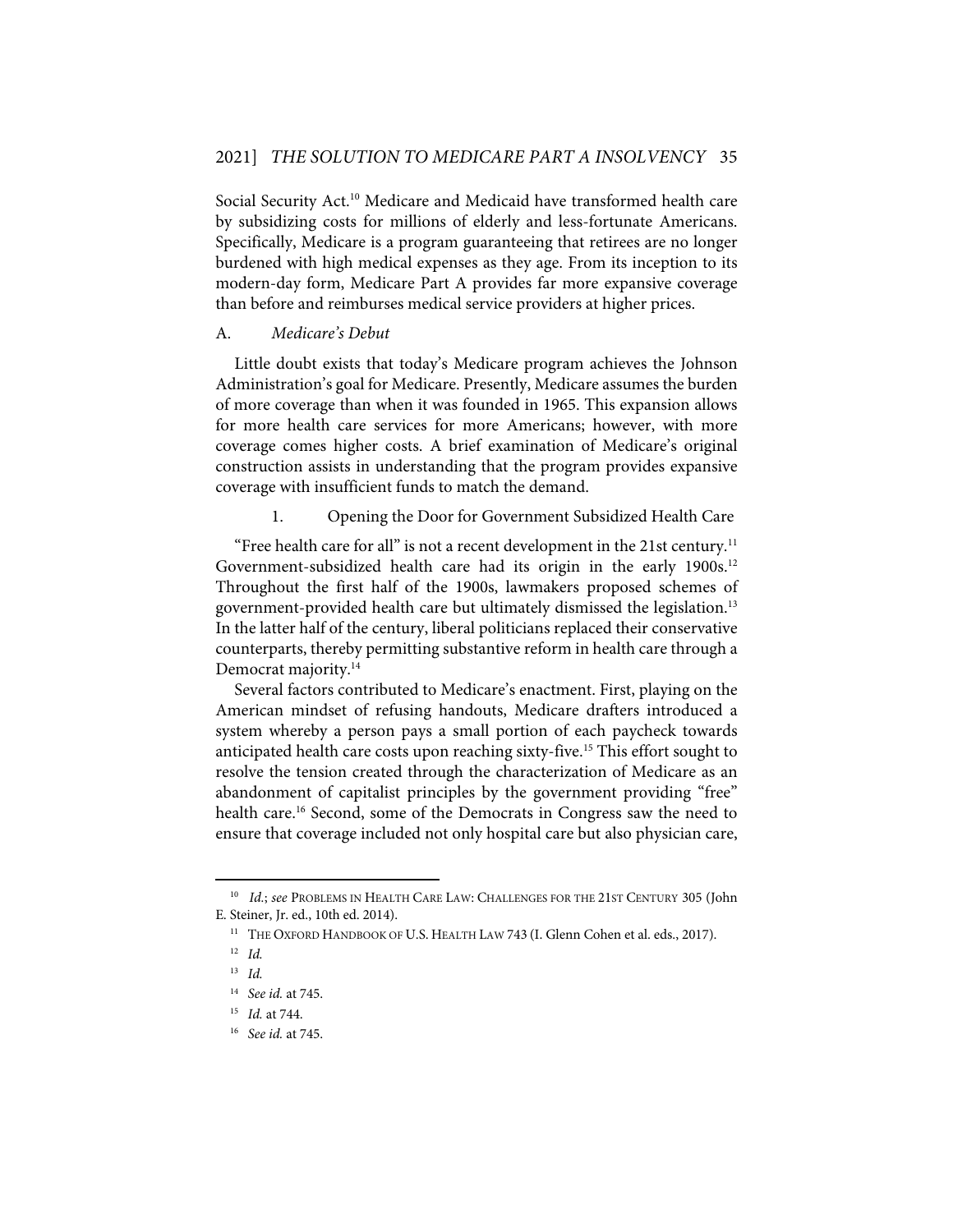thereby giving Americans a choice in their providers. <sup>17</sup> Lastly, Medicare's coverage was cabined purposely for the realities of legislative enactment. Coverage excluded "the chronically sick elderly—medical conditions that would not dramatically improve."<sup>18</sup>

In 1965, these factors conglomerated to create the Medicare and Medicaid amendments to the Social Security Act.<sup>19</sup> At that time, Medicare had two components, Parts A and  $B<sup>20</sup>$  The congressional intent behind enacting Medicare is evidenced in Part A, as the Program provided coverage solely for hospital care.<sup>21</sup> Financially, each person's paycheck funds Part A.<sup>22</sup> In each paycheck, a certain dollar amount is withdrawn in anticipation of the person drawing on Medicare upon reaching the qualifying age. $^{23}$ 

Part B provides different benefits with an alternative means of funding. However, Part B reflected the intentions of the more hesitant and conservative Democrat wing of Congress because it provides coverage for physician care.<sup>24</sup> Part B contrasts with Part A in how it is funded—Part B receives funding directly from the individual beneficiary.<sup>25</sup> Taxes do not directly subsidize the program; rather, a person's premiums generate the necessary capital.<sup>26</sup> To impose and enforce these regulations, Congress established CMS as the governing agency.<sup>27</sup> While Medicare originally restricted coverage, the proceeding years demonstrated what Medicare truly represented—government-subsidized health care for consistently growing portions of the population.

# B. *Medicare's Expansion*

Since 1965, Medicare has evolved into a program interacting with and

26 *Id.*

<sup>17</sup> *See* THE OXFORD HANDBOOK OF U.S. HEALTH LAW, *supra* note 11, at 745.

<sup>&</sup>lt;sup>18</sup> *Id.* at 746. Additionally, Democrat Senator Wilbur Mills proved to be more conservative than his fellow Democrat colleagues by creating Medicaid and tacking it to Medicare. *Id.* His intent was to prevent Medicare from providing further coverage. *Id.* Senator Mills was cognizant of his colleagues' desire not to cabin Medicare but expand coverage to anyone. *Id.*

<sup>19</sup> *See generally id.* at 746–47.

<sup>20</sup> THE OXFORD HANDBOOK OF U.S. HEALTH LAW, *supra* note 11, at 747.

<sup>21</sup> *See id.* at 746–47.

<sup>22</sup> *Id.*

<sup>23</sup> *See* PROBLEMS IN HEALTH CARE LAW: CHALLENGES FOR THE 21ST CENTURY, *supra* note 10, at 306.

<sup>24</sup> *See* THE OXFORD HANDBOOK OF U.S. HEALTH LAW, *supra* note 11, at 747.

<sup>25</sup> *See id.*

<sup>27</sup> JAMES F. BARGER, JR. ET AL., HEALTH CARE FRAUD: ENFORCEMENT AND COMPLIANCE § 10.02 (Law Journal Press 1996).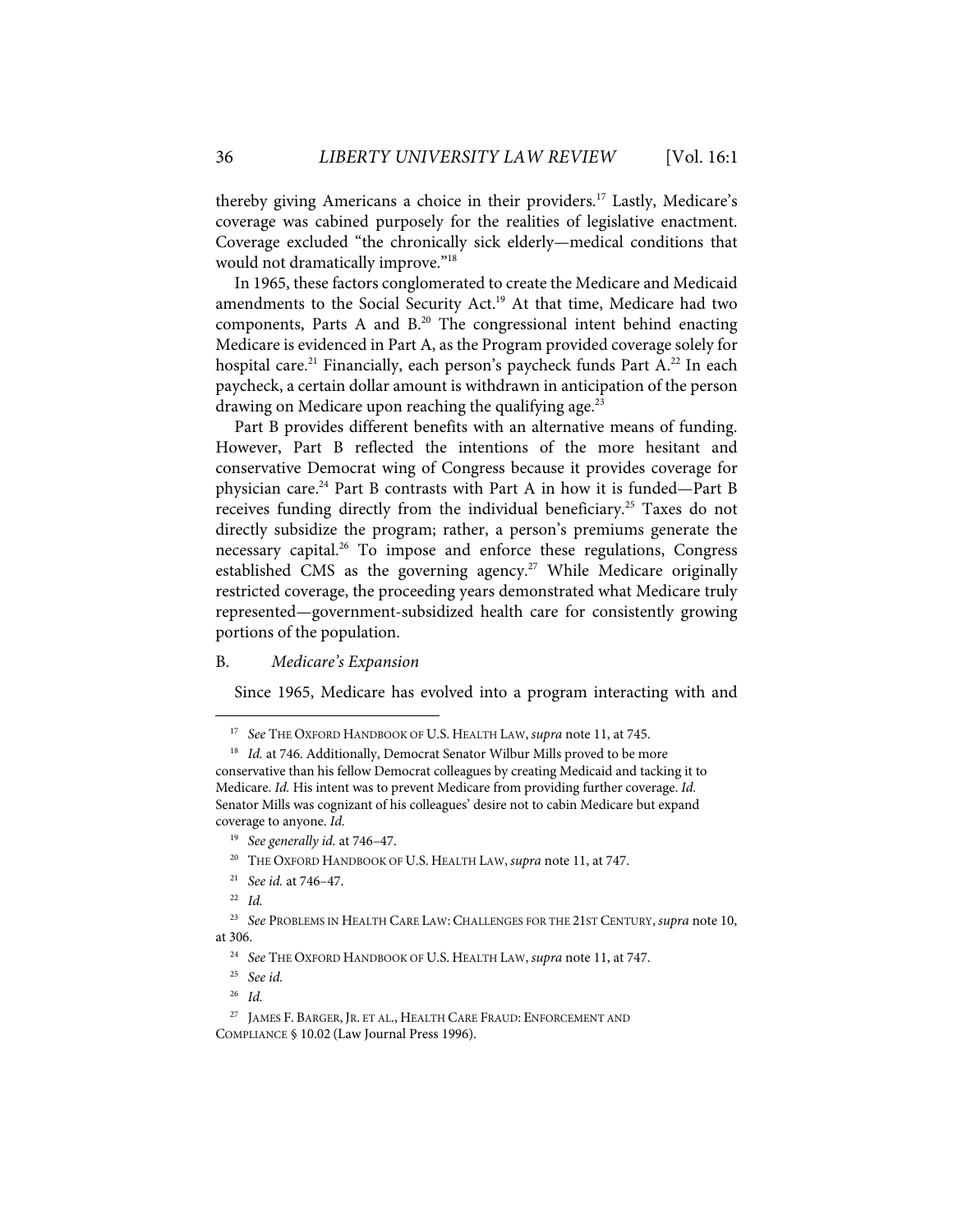servicing more than the 65-year-old retiree. Like many other public programs, it soon became apparent that change was needed to remedy issues related to cost efficiency, payment and services, and social issues, like racism, within the program. Congress and the executive branch recognized the needs of Medicare and enacted amendments to reflect these changes. Additionally, through the implementation of Parts C and D, Americans have more options to pay health care expenses at a lower price.

#### 1. Changes Addressing Cost and Racism

Transformative changes mark Medicare's evolution from its inception through the 21st century. Following Medicare's first operational year, enrollment was at 19 million enrollees.<sup>28</sup> Such a high and immediate demand for services placed a burden on the program, which necessitated cost-efficient measures.<sup>29</sup> Congress recognized this issue shortly after the first year; however, resolutions to address the high cost of care were unsuccessful throughout the 1960s and '70s.<sup>30</sup>

Change did not come until 1983 when the Reagan Administration introduced a new payment system, the Prospective Payment System (PPS).<sup>31</sup> This new system fundamentally transformed how Medicare payments were issued. Before PPS, Medicare reimbursements were issued retroactively.<sup>32</sup> Thus, payment was issued after the patient received care.<sup>33</sup> PPS shifted the focus of payment from retrospective to prospective by using a standardized list of treatments with corresponding prices found in the diagnosis-related groups (DRGs).<sup>34</sup> This system also applied to physician reimbursement but under a different title, the resource-based relative-value scale (RBRVS).<sup>35</sup> The payment plans incentivized hospitals to reduce excessive spending to ensure reimbursement under this new value-based system.<sup>36</sup> However, this incentivized format of pricing gave CMS power to regulate pricing by

<sup>28</sup> THE OXFORD HANDBOOK OF U.S. HEALTH LAW, *supra* note 11, at 747.

<sup>29</sup> *Id.* at 748.

<sup>30</sup> *See id.* at 751.

*<sup>31</sup> Id.* at 753.

<sup>32</sup> *See* PROBLEMS IN HEALTH CARE LAW: CHALLENGES FOR THE 21ST CENTURY, *supra* note 10, at 306.

<sup>33</sup> *See id.*

<sup>&</sup>lt;sup>34</sup> *Id.* PPS is foundational to understanding the payment reimbursement systems within Medicare Part A. It is only introduced here, but this Comment later provides a substantive analysis for this payment system. *See* discussion *infra* IV.A.1.

<sup>35</sup> THE OXFORD HANDBOOK OF U.S. HEALTH LAW, *supra* note 11, at 753.

<sup>36</sup> *See id.*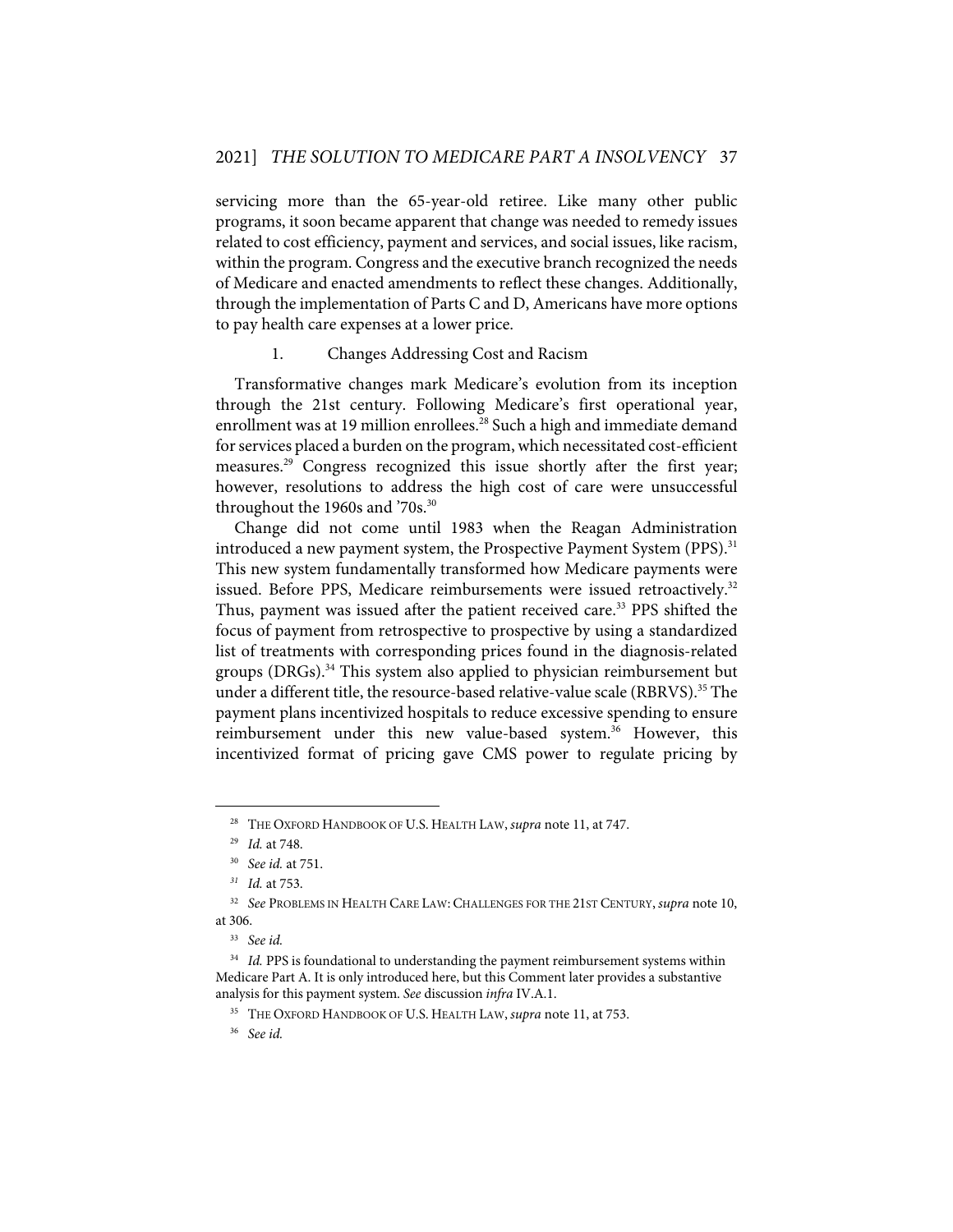adjusting the DRGs and other formulas.<sup>37</sup> Undoubtedly, Medicare underwent a powerful expansion under this substantive change because CMS, not the medical service provider, held the power to regulate the cost of health care.<sup>38</sup>

The cost of services was not the only issue plaguing Medicare. At the time of its enactment, the United States was undergoing a vital shift away from its despicable past of racism by pursuing equality of persons in all respects. Medicare faced the issue of providing federal funding for segregated hospitals, which it addressed swiftly and effectively by withholding funds for failure "to comply with Title VI of the 1964 Civil Rights Act."<sup>39</sup> This measure proved to be highly successful.<sup>40</sup> In fact, over 1,000 hospitals quickly integrated without any major conflict—health care triumphed over evil presuppositions.<sup>41</sup>

# 2. Implementation of Parts C and D

By the end of the 20th century, the federal government resolved many of the pitfalls that plagued Medicare since its inception, yet the government continued to find new ways to increase health care coverage without taking on further financial burdens. These new ways included creating additional sub-programs to Medicare in addition to Parts A and B-Parts C and  $D<sup>42</sup>$ Congress enacted Parts C and D upon recognizing the burden that Medicare placed on the federal budget.<sup>43</sup> Therefore, the lawmakers sought to provide additional means of care without increasing the cost.

In 1997, Congress passed the Balanced Budget Amendments (BBA), adding Part C.<sup>44</sup> BBA expands coverage of particular services and amends certain regulatory systems.<sup>45</sup> Specifically, BBA increased coverage by reimbursing "inpatient, rehabilitation, skilled nursing facilities, and home health services" and implemented provisions "reducing fraud and abuse."<sup>46</sup>

<sup>37</sup> *Id.*

<sup>38</sup> *Id.*

<sup>39</sup> *See id.* at 749.

<sup>40</sup> *Id.*

<sup>41</sup> THE OXFORD HANDBOOK OF U.S. HEALTH LAW, *supra* note 11, at 749.

<sup>42</sup> Part C is codified in 42 U.S.C. § 1395w-21. Part D is codified in 42 U.S.C. § 1395w-101.

<sup>43</sup> THE OXFORD HANDBOOK OF U.S. HEALTH LAW, *supra* note 11, at 756; Elizabeth A. Weeks, *Cooperative Federalism and Healthcare Reform: The Medicare Part D "Clawback" Example*, 1 ST. LOUIS U. J. HEALTH L. & POL'Y 79, 81–82 (2007).

<sup>44</sup> THE OXFORD HANDBOOK OF U.S. HEALTH LAW, *supra* note 11, at 756 (Medicare Part C is frequently referred as Medicare + Choice)*.*

<sup>45</sup> *See id.*

<sup>46</sup> *Id.*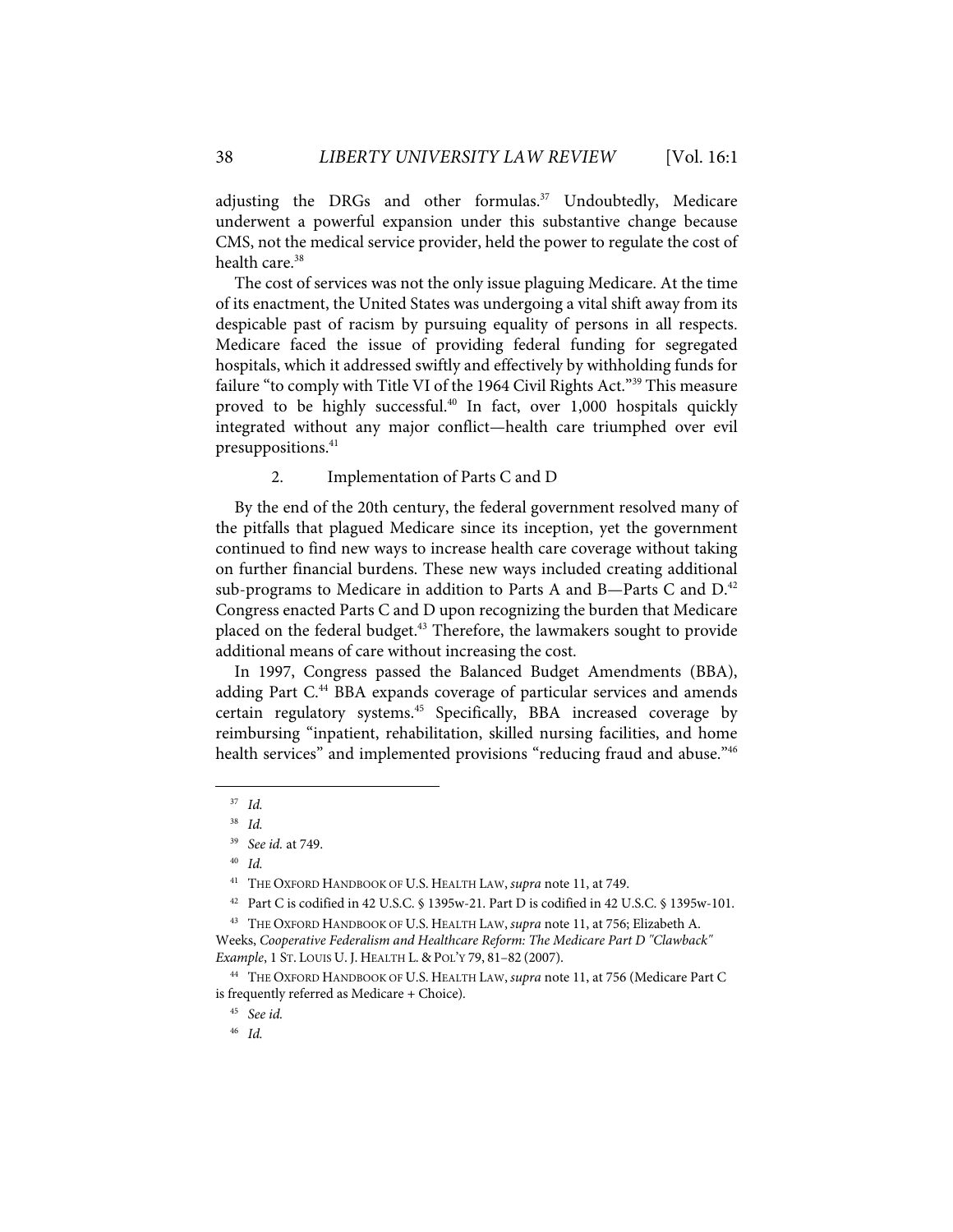Most notably, Part C promotes private insurance plans by allowing enrollees to receive greater benefits without government subsidization.<sup>47</sup>

Congress later enacted Part D to Medicare which helped resolve the rising cost of pharmaceuticals. Part D implements Part D Plans (PDPs) that allow for the cost of outpatient prescription drugs to not fall solely on the shoulders of the beneficiary.<sup>48</sup> Issued drug payments are determined by formularies or categories of drugs created by CMS.<sup>49</sup> Parts C and D further show that Medicare has exponentially expanded since its inception—from narrow coverage for retirees undergoing shorter hospitalization to now subsidizing outpatient drugs.

#### C. *Modern Medicare*

Today's Medicare system, with all of its expansions, has undergone recent revamping under the Obama Administration's Patient Protection and Affordable Care Act (ACA).<sup>50</sup> This legislation transformed delivery and payment for health care. The ACA focuses on delivery and payment to ensure that Medicare's expenditures are cabined, allowing the program to remain solvent and provide care for future generations of Americans.<sup>51</sup>

# 1. The ACA's Revamp of Medicare

In 2008, the pendulum of American political thought swung from conservative to liberal ideology upon the election of President Obama. His administration transformed health care regarding quality of care and promotion of incentivized care in 2010 with the ACA.<sup>52</sup> The ACA is an expansive piece of legislation affecting many different facets of the healthcare industry—the patient, hospital, physician, and insurance providers. The ACA also introduced new methods to lower health care costs.

The ACA implements measures to promote reducing expenditures while providing quality care. One measure is the Medicare Shared Savings Program, which created accountable care organizations (ACOs) that include groups of hospitals lowering the "aggregate annual cost" of Medicare patients.53 If the ACO is successful and meets all prerequisites, the hospitals

<sup>47</sup> *Id.* at 756–57.

<sup>48</sup> PROBLEMS IN HEALTH CARE LAW: CHALLENGES FOR THE 21ST CENTURY, *supra* note 10, at 306.

<sup>49</sup> *Id.* (footnote omitted).

<sup>50</sup> Patient Protection and Affordable Care Act of 2010, Pub. L. No. 111-148, 124 Stat 119.

<sup>51</sup> THE OXFORD HANDBOOK OF U.S. HEALTH LAW, *supra* note 11, at 760.

<sup>52</sup> Patient Protection and Affordable Care Act of 2010, Pub. L. No. 111-148, 124 Stat 119.

<sup>53</sup> Jessica Mantel, *Spending Medicare's Dollars Wisely: Taking Aim at Hospitals' Cultures* 

*of Overtreatment*, 49 U. MICH. J.L. REFORM 121, 155 (2015).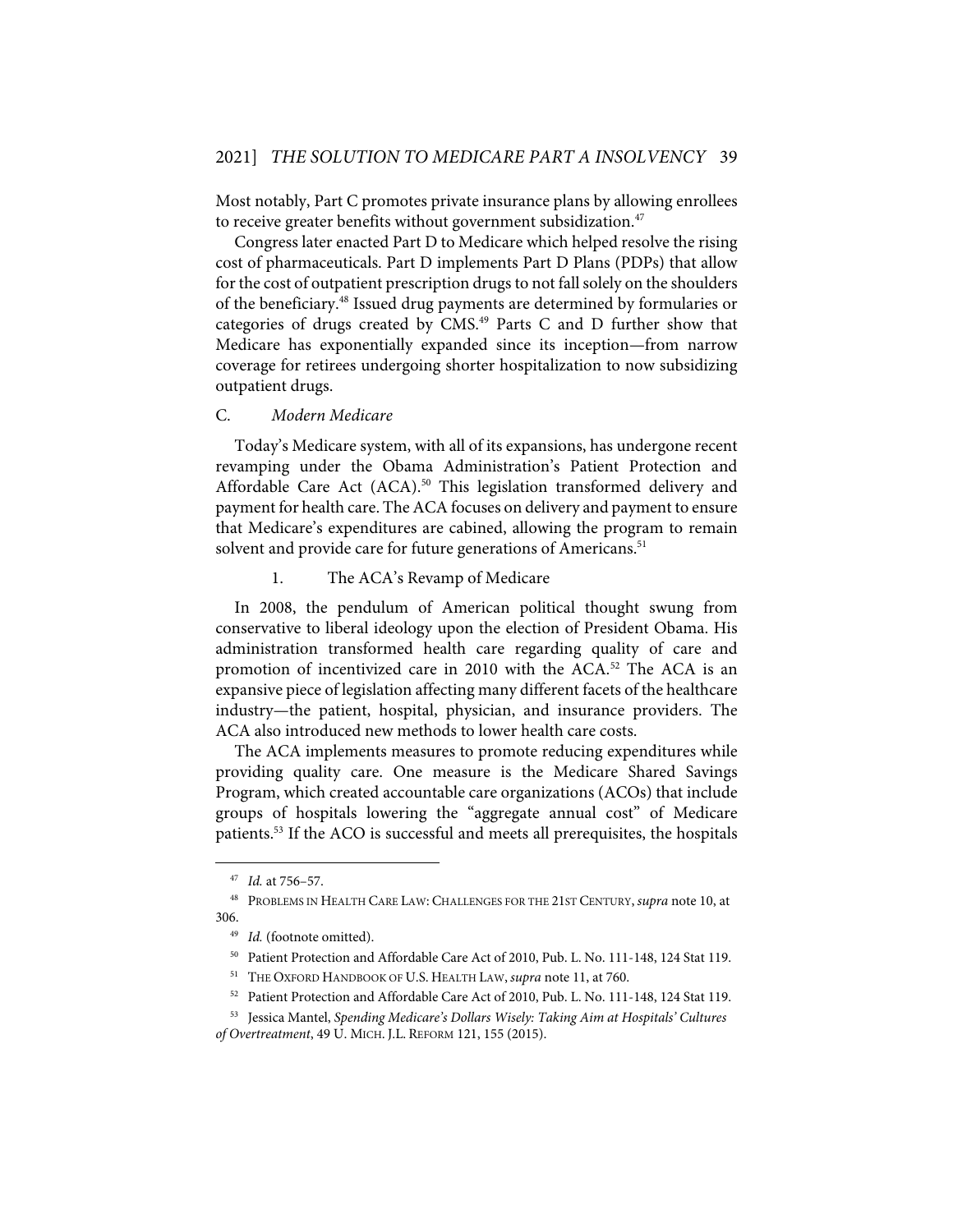"receive a percentage of the savings."<sup>54</sup> If the ACO fails to be efficient and reduce costs, then it is penalized by decreased reimbursements. 55

Another measure is the Bundled Payments for Care Improvement Initiative,<sup>56</sup> which provides a new standardized form of payment.<sup>57</sup> The standard requires CMS to reimburse the hospitals in bundled payments for four pre-determined "episodes of care."58 Each episode contains a particular service.<sup>59</sup> If the health care provider treats the patient at a cost below the episode of care, the health care provider profits because the reimbursements are standardized.<sup>60</sup> Standardization of prices encourages hospitals to cut costs and emphasize efficiency when rendering care for the purpose of attaining the highest reimbursement.

2. Value-Based Payer System

The ACA also created the value-based payer system.<sup>61</sup> This new system is intended to incentivize hospitals to lower health care costs by rewarding a top-performing hospital with higher reimbursements for delivery of care.<sup>62</sup> At first, the system was meant to ensure that the quality of care was constantly improving.<sup>63</sup> However, CMS quickly realized that Medicare's expenses needed some regulation because costs were rising too quickly.<sup>64</sup>

As a component of this program, CMS instituted the Medicare Spending per Beneficiary (MSPB) measure.<sup>65</sup> Under MSPB, the services provided by health care providers are measured against other providers to determine whether the health care provider is giving treatment that is necessary and relevant to the patient without overcharging Medicare through excessive treatments with little efficacy. $^{66}$  If a hospital is not efficient, it is penalized. $^{67}$ Therefore, while the ACA endured aggressive political debate, it provides many measures to decrease health care costs. Yet, these measures have many

- 58 *Id.*
- 59 Mantel, *supra* note 53, at 154.
- 60 *Id.*
- 61 *Id.* at 150.
- 62 *Id.*
- 63 *Id.* at 151.
- 64 *See id.* at 152.
- 65 Mantel, *supra* note 53, at 152.
- 66 *Id.*
- 67 *Id.* at 153.

<sup>54</sup> *Id.*

<sup>55</sup> *Id.* at 156.

<sup>56</sup> *Id*. at 154.

<sup>57</sup> *Id.*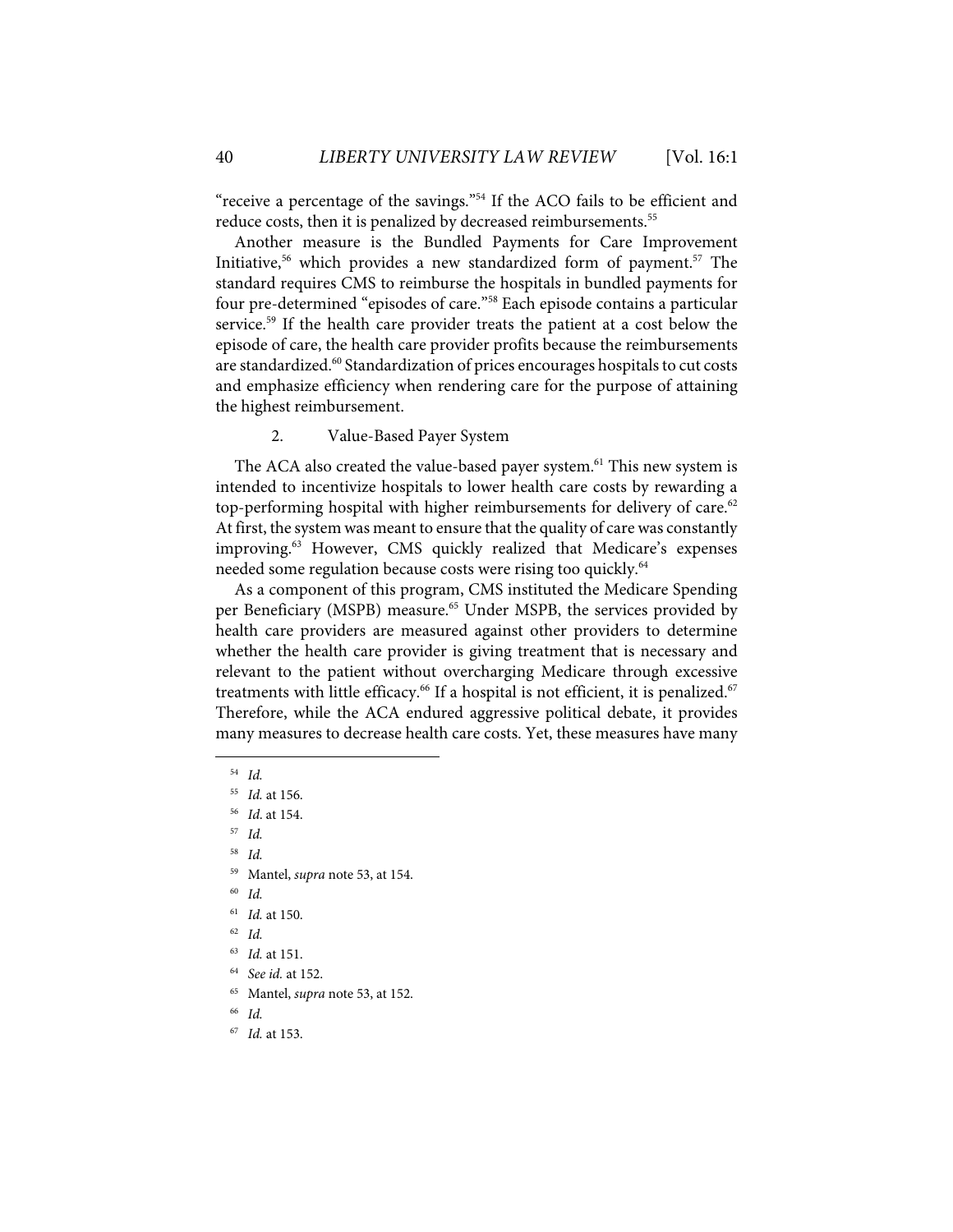deficiencies that are further discussed in this Comment.

3. Premiums

Premiums make for a difficult conversation because they force patients to make monthly payments to receive health care coverage. In the private health insurance world, an insured person must pay premiums. The good news for most beneficiaries of Part A is that they do not have to pay a premium.<sup>68</sup>

Part A coverage provides beneficiaries with a specific amount of coverage for which they do not have to pay any premiums. <sup>69</sup> However, premiums for Part A do exist. Premium-free Part A requires the beneficiary to have "at least [forty] quarters of Medicare-covered employment."<sup>70</sup> If the person does not have history of paying into Medicare during forty quarters of employment, then the person can still enroll in the program but must pay a monthly premium.71 Through this premium, Medicare receives a continual flow of income. The question becomes—is it enough?

4. Deductibles

While Part A may be premium free, it is not deductible free. Deductibles change on a yearly basis and are up to the discretion of the Secretary of the Department of Health and Human Services (HHS).<sup>72</sup> They are charged on a per-benefit period basis.<sup>73</sup> "A benefit period begins the day [the patient is] admitted as an inpatient in a hospital or S[killed] N[nursing] F[acility]. $\frac{374}{4}$ The benefit period is not limited by year; therefore, one can have many benefit periods in a year.<sup>75</sup> This deductible covers sixty days from the day of admission into the hospital.<sup>76</sup> The deductible for 2020 was \$1,408.<sup>77</sup>

If the patient's condition necessitates a hospital or skilled nursing stay that

<sup>68</sup> Ctrs. for Medicare & Medicaid Servs., *2020 Medicare Parts A & B Premiums and Deductibles*, CMS.GOV (Nov. 8, 2019), https://www.cms.gov/newsroom/fact-sheets/2020 medicare-parts-b-premiums-and-deductibles [hereinafter Ctrs. For Medicare & Medicaid Servs., *2020 Medicare*].

<sup>69</sup> *Id.*

<sup>70</sup> *Id.* 

<sup>71</sup> *Id.* The premium changes depending on quarters worked, disabilities, and other circumstances. *Id.*

<sup>72 42</sup> U.S.C. § 1395e(b)(2).

<sup>73</sup> THOMSON REUTERS, SOCIAL SECURITY LAW & PRACTICE § 60:84 (2021), Westlaw SSLP.

<sup>74</sup> Ctrs. for Medicare & Medicaid Servs., *Medicare, Glossary - B*,

https://www.medicare.gov/glossary/b (last visited Sept. 5, 2021).

<sup>75</sup> THOMSON REUTERS, *supra* note 73, at § 60:84.

<sup>76</sup> Ctrs. for Medicare & Medicaid Servs., *2020 Medicare*, *supra* note 68.

<sup>77</sup> *Id.*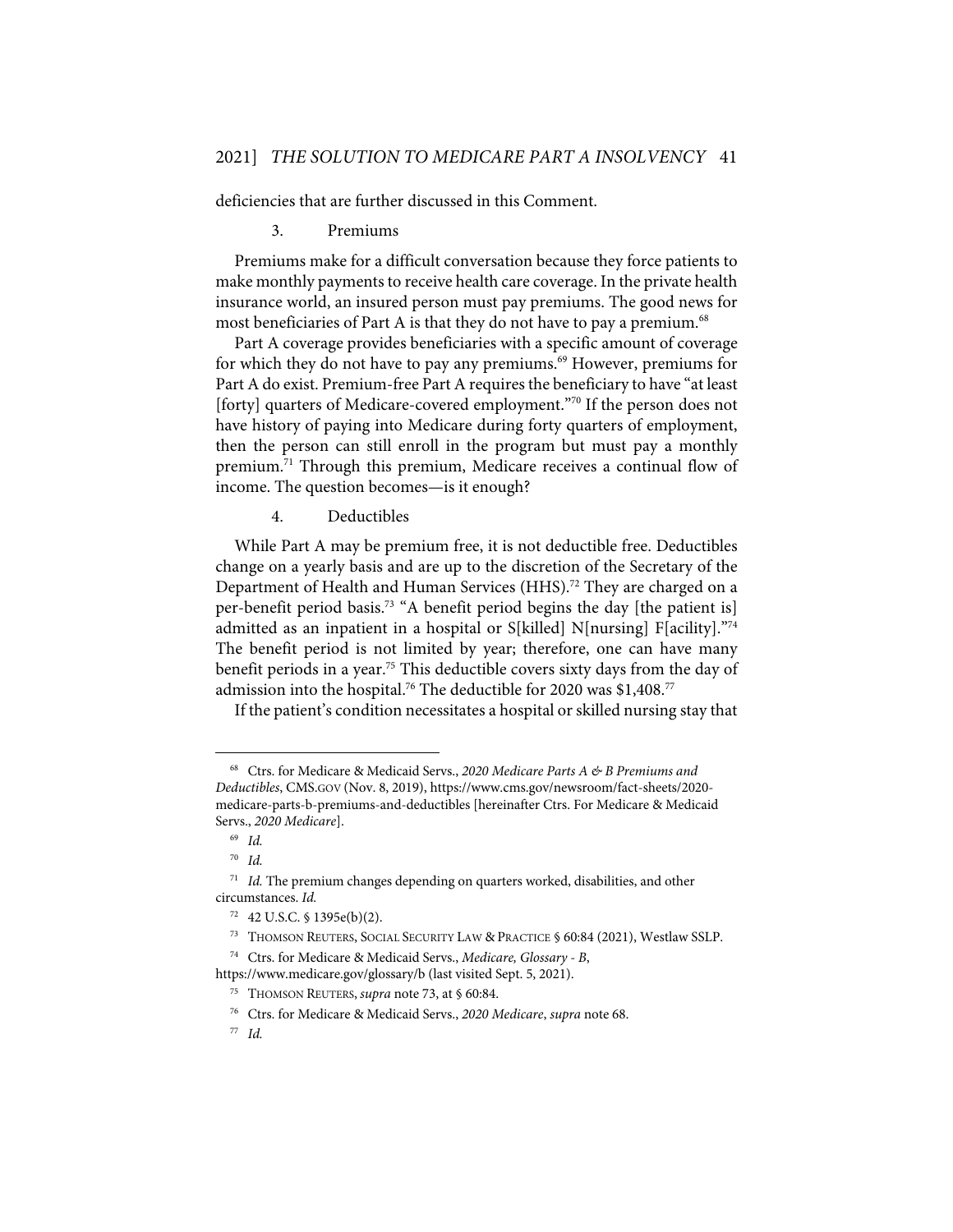exceeds the sixty-day time frame, the patient must pay coinsurance.<sup>78</sup> For 2020, the coinsurance payment was \$352 per day.<sup>79</sup> If the patient's stay exceeds ninety days, the patient must pay coinsurance for "lifetime reserve days" which, for 2020, was \$704 per day. $80$ 

Deductibles are standard in most insurance contexts. If CMS increased the amount of the deductible, Medicare may cover less. However, will an increase in deductibles sufficiently save money without frustrating the purpose of the program—secure health care insurance for the retired and semi-retired elderly community?

# III. MEDICARE PART A'S IMPENDING INSOLVENCY

Burdens traditionally run tandem with benefits. Medicare's expansive benefits place significant burdens on the shoulders of the federal government and hospitals. The weight of the burden will render the government unable to provide substantial reimbursement, if any, to hospitals. If the government fails to adequately reimburse hospitals, they will eventually curtail services and benefits offered to Medicare patients. Hospitals will then resort to recovering the balance of Medicare's deficient reimbursement from non-Medicare patients.

# A. *Medicare's Significant Burden*

Following many reforms, Medicare, after all the amendments, includes four categories of beneficiaries. To qualify for Medicare, potential beneficiaries must meet one of the following requirements:

> (1) individuals aged sixty-five or older; (2) individuals who are entitled to disability benefits for twenty-four months or longer (but do not meet the age requirement); (3) individuals with end-stage renal disease ("ESRD") who require dialysis or kidney transplant; and (4) certain individuals who may purchase benefits under the Medicare Program.<sup>81</sup>

81 HEALTH CARE FRAUD: ENFORCEMENT AND COMPLIANCE § 10.2 [2]; 42 U.S.C. § 1395c. In 2010, the ACA added one more category of qualification. Medicare now covers an individual who has developed health complications after living in an area considered an "environmental health hazard" that was subject to an emergency declaration pursuant to the Comprehensive Environmental Response, Compensation, and Liability Act of 1980. HEALTH

CARE FRAUD: ENFORCEMENT AND COMPLIANCE § 10.2, [2] n.2.

<sup>78</sup> *Id.*

<sup>79</sup> *Id.*

<sup>80</sup> *Id.*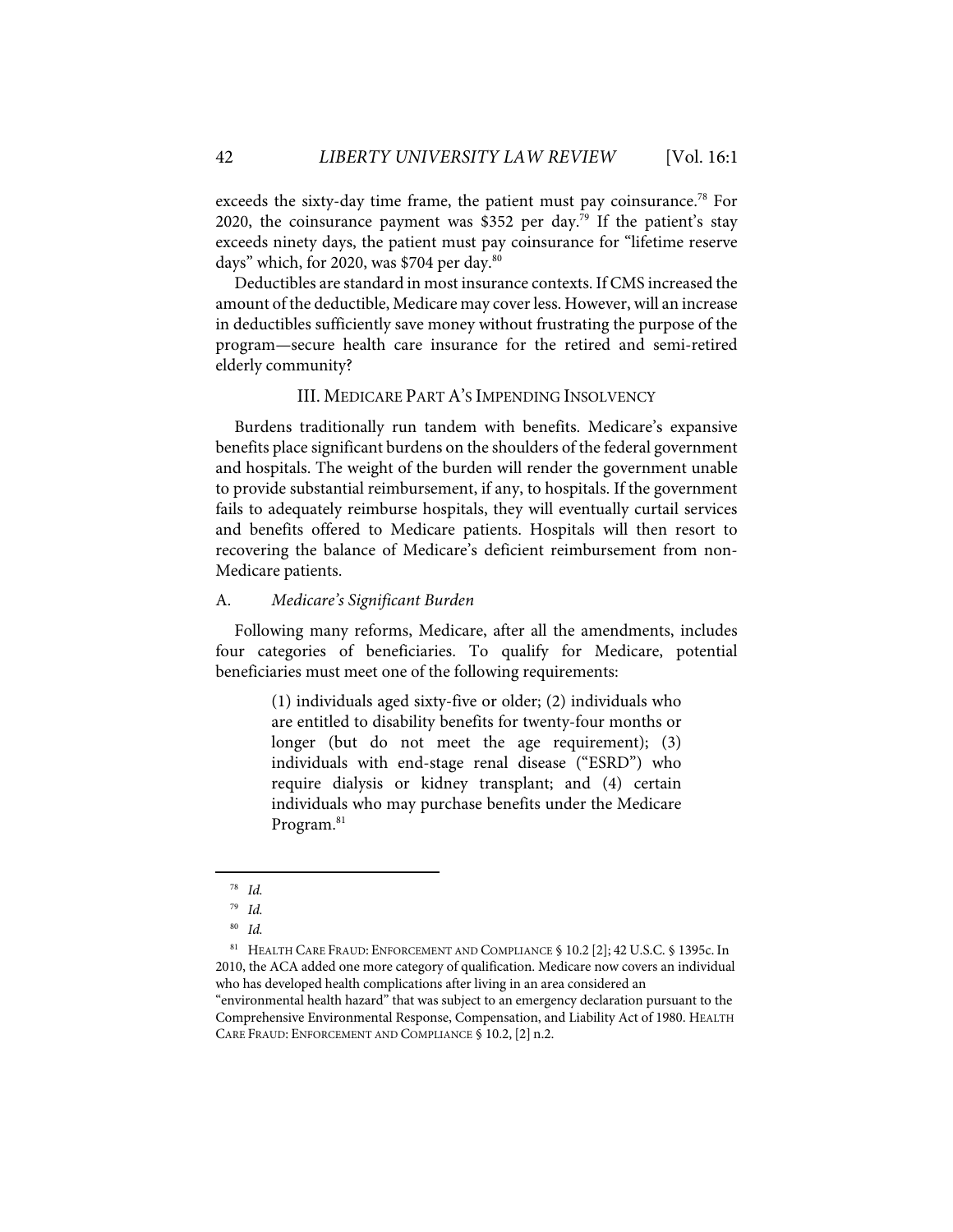These four categories undoubtedly expand Medicare's coverage, requiring more federal funds to subsidize people's health care.

According to the Medicare Trustees Report, CMS's annual report, 61.2 million people received Medicare benefits in 2019.<sup>82</sup> In the first category, 52.6 million people qualified pursuant to the age requirement.<sup>83</sup> The second category included 8.7 million disabled Americans.<sup>84</sup> These statistics reflect Medicare Part A and B's beneficiaries; however, some beneficiaries were also enrolled in private plans under Part C.<sup>85</sup> In providing coverage to all beneficiaries, the cost of Medicare amounted to \$796.2 billion, exceeding its income of \$794.8 billion.<sup>86</sup> Furthermore, Medicare's assets, in the form of U.S. securities, decreased by over a billion dollars.<sup>87</sup> As this financial data indicates, Medicare Part A is a program providing expansive coverage with insufficient funds to match the demand.

# B. *The Issue Funnels Down to a Lack of Incentives on Both Sides of Health Care Transactions*

While more categories of coverage expand Medicare, the issue predominantly centers around the amount and quality of care hospitals render to each patient. Recent reforms demonstrate a trend to implement limitations on coverage to eliminate extraneous treatments requested by the patient or conducted by the hospital.<sup>88</sup> However, the problem persists. The American health care system ranks as one of the most expensive health care systems, yet the "health care outcomes are among the lowest in the world" regardless of a highly educated workforce and advanced technology.<sup>89</sup>

Recent improvements, like the ACA, create an incentive for hospitals to increase efficiency, maintain quality, and lower costs—for example, the ACA's Hospital Value-Based Payer System.<sup>90</sup> However, the value-based payer system is insufficient, at least in its current form, to pull Medicare out of the red by itself. Medicare needs an influx of money along with incentivized reimbursements to be sustainable beyond the next decade.

<sup>&</sup>lt;sup>82</sup> H.R. Doc. No. 116–22, at 6 (2020).

<sup>83</sup> *Id.*

<sup>84</sup> *Id.*

<sup>85</sup> *Id.* CMS notes that 37% of the beneficiaries in 2019 were Part C beneficiaries. *Id.*

<sup>86</sup> *Id.*

<sup>87</sup> H.R. DOC. NO. 116–22, at 6.

<sup>88</sup> *See* 42 U.S.C. § 1395ww(o).

<sup>89</sup> Marilyn L. Uzdavines, *The Great American Health Care System and the Dire Need For Change: Stark Law Reform as a Path to a Vital Future of Value-Based Care*, 7 TEX.A&M L. REV. 573, 574 (2020).

<sup>90</sup> *See id.* at 575.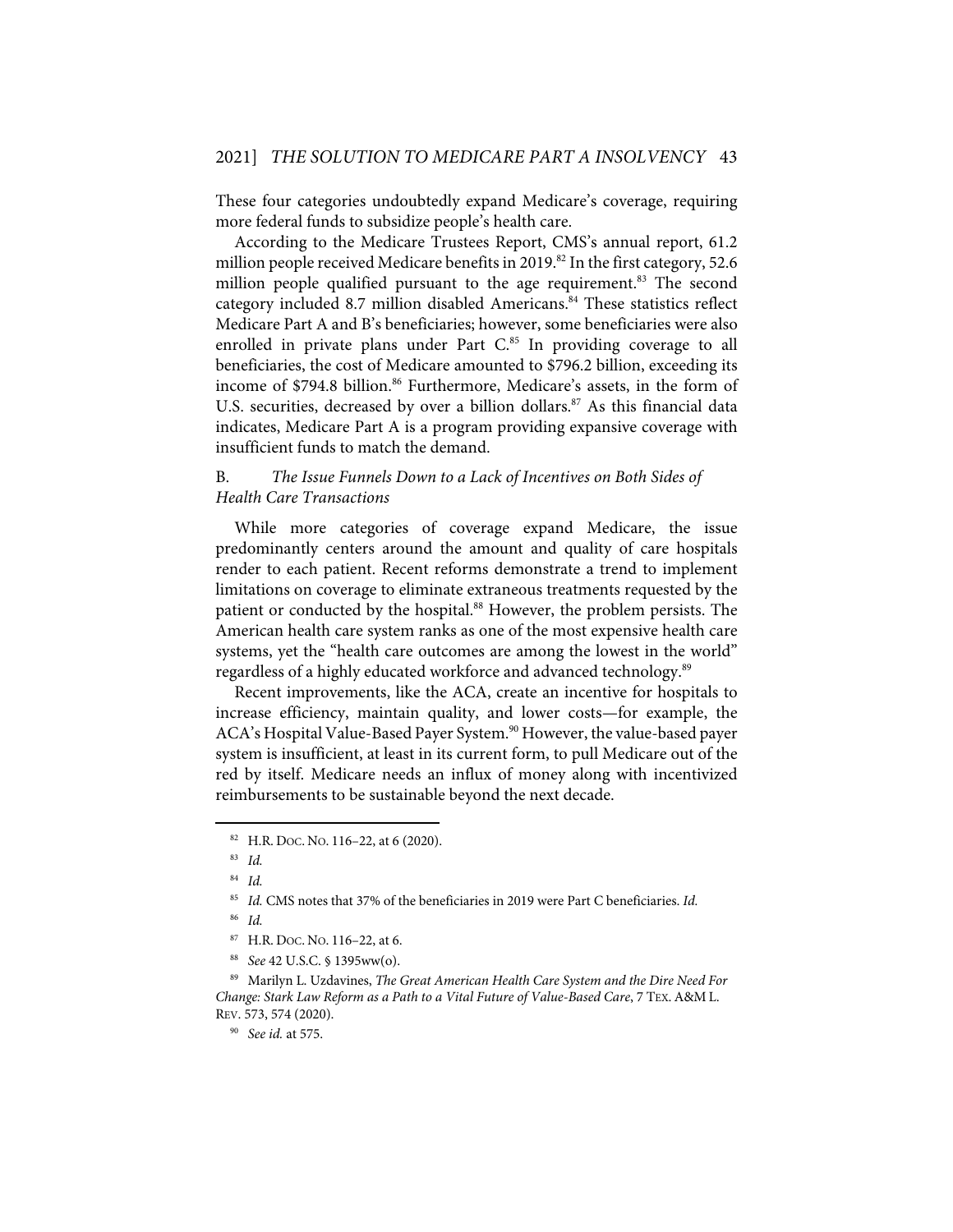Income for Medicare was meant to come from payroll taxes.<sup>91</sup> Reforms have provided supplementary methods to generate income, such as premiums for otherwise non-qualifying Part A beneficiaries.<sup>92</sup> The current state of deductibles injures Medicare. The current deductible is not difficult to meet through medical expenses. If the deductible is low, the patient does not have an incentive to limit services. Once the deductible is met, the patient is hardly hindered from requesting additional tests and quasi-diagnosisrelated procedures that are largely unnecessary.

#### C. *Prospective Problems*

CMS is not ignorant of the fact that Medicare operates at a deficit, and, as a result, it incessantly begs Congress and the American people to recognize the rapid depletion of Medicare Part A's funds. According to CMS, "[t]he estimated depletion date for the H[ospital] I[nsurance] trust fund is 2026,  $93$ which was also stated in *the previous year's report*."94 The news gets worse: "As in past years, the Trustees have determined that the fund is not adequately financed over the next 10 years. HI income is projected to be lower than last year's estimates due to low payroll taxes."95 These brief excerpts reveal CMS's urgency. While trying to consistently provide health care to over 60 million people, Part A is establishing a history of operating on deficient funding.<sup>96</sup>

Furthermore, CMS issued a "Medicare funding warning" in 2019.<sup>97</sup> This warning urges two important steps to resolve Part A's deficient funds. First, the President must provide a legislative solution to Congress.<sup>98</sup> Second, Congress must expediently examine the legislation and make a determination on its passage. <sup>99</sup> In 2019, CMS issued a similar warning of this type for the *third consecutive year*. <sup>100</sup> The problem is not hidden—Medicare

<sup>91</sup> PROBLEMS IN HEALTH CARE LAW: CHALLENGES FOR THE 21ST CENTURY, *supra* note 10, at 306.

<sup>&</sup>lt;sup>92</sup> WOLTERS KLUWER, 2020 MASTER MEDICARE GUIDE, 40 (2020).

<sup>&</sup>lt;sup>93</sup> The HI trust fund is Medicare Part A's trust fund. "HI" refers to "Hospital Insurance Trust Fund." H.R. DOC. NO. 116–122, at 1 (2020). Part B has a separate account, the Supplementary Medical Insurance Trust Fund, or "SMI." *Id.*

<sup>&</sup>lt;sup>94</sup> Id. at 6 (emphasis added).

<sup>95</sup> *Id.*

<sup>96</sup> *Id.* at 6.

<sup>97</sup> *Id.* at 7.

<sup>98</sup> H.R. DOC. NO. 116–122, at 7.

<sup>99</sup> *Id.*

<sup>&</sup>lt;sup>100</sup> Id. (emphasis added).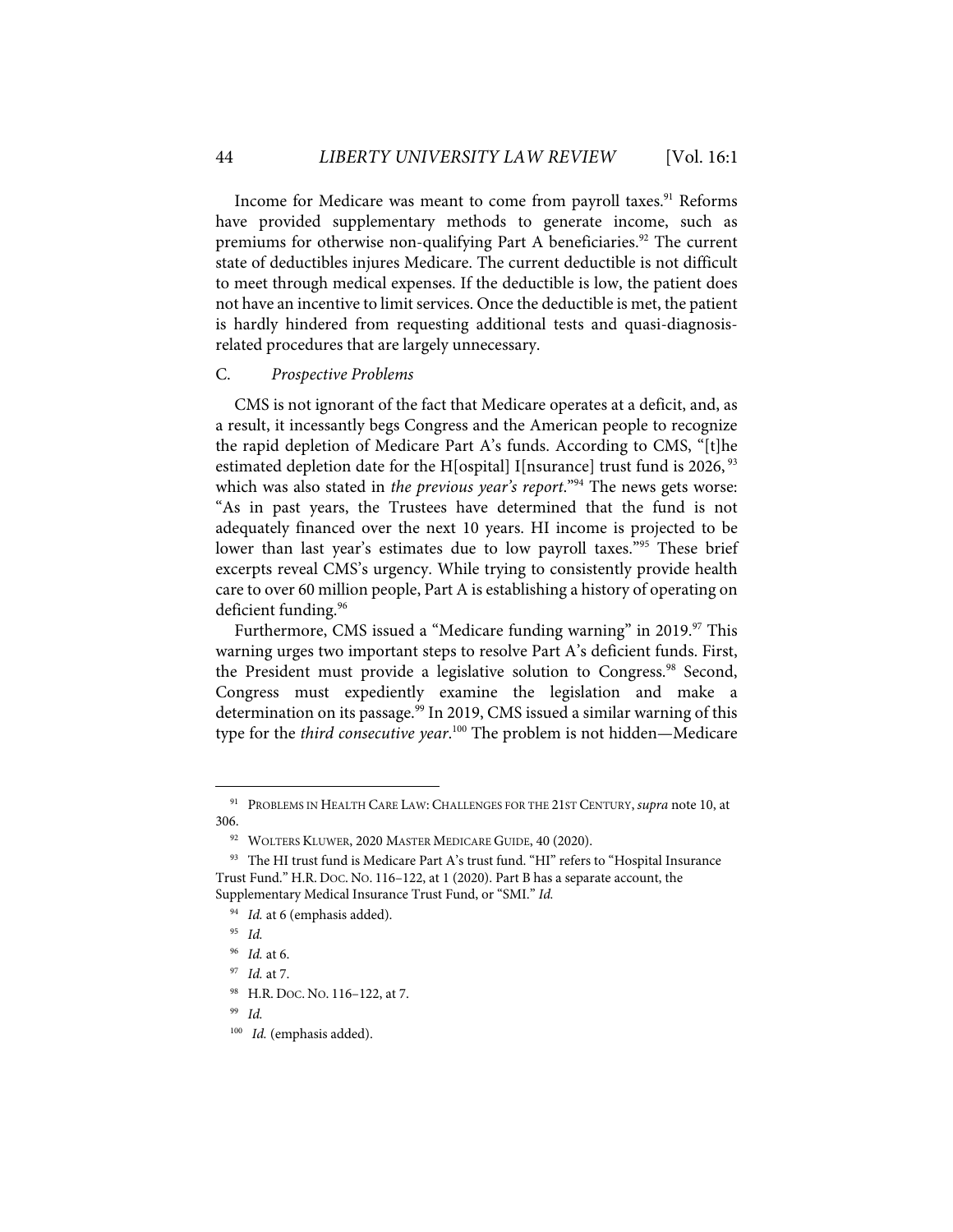Part A is projected to be insolvent in less than a decade.<sup>101</sup> Who will tell the recently retired construction worker fully expecting Social Security and Medicare benefits that the person's reasonable reliance on the country's promise of health care will not be honored?

# IV. SOLUTIONS

CMS's desperate call for more funding follows attempts to resolve high expenditures in Medicare using the ACA and the regulatory power of CMS. The cost of Medicare skyrocketed as beneficiaries and hospitals had little reason to cabin costs when the government subsidized care. Medical professionals focused primarily on quality of care with little concern of overtreatment.<sup>102</sup> Recent reforms of the ACA's value-based payer system incentivized hospitals to eliminate extraneous expenses by restricting reimbursement to the hospital's performance.103 As a result, hospital executives shifted focus to secure higher reimbursement by emphasizing efficient patient care.

However, these reforms have proven less effective than anticipated, allowing the issue of overtreatment to persist. The value-based payer system emphasizes efficiency when carrying out the treatment but does not address the degree of necessity for the treatment itself.<sup>104</sup> The surrounding procedures undoubtedly require efficiency to cut unnecessary expenses, but the greatest financial burden is the actual treatment. This Comment argues that Part A statutes should be amended to allow the value-based payer system to impose a mandatory determination of whether the procedure and surrounding expenses are wasteful within the value-based incentive calculation.

Hospitals dominate the health care conversation; however, there is another key party to this discussion: the patient. Each person expects, and rightfully so, that he or she will receive proper care. Unfortunately, "proper care" cannot serve as a standardized quantum of care or rule of law governing the relevancy and necessity of care because of its subjective nature. For example, one individual could expect the hospital to exhaust every measure to remedy the ailment, while another may only expect the hospital to take reasonable steps when providing treatments. Due to the subjective nature of what constitutes proper care, hospitals must have some protection from patients' requests to exhaust all treatment methods. Hospitals can avoid overtreatment by informing the patient that Part A does not cover the

<sup>101</sup> *See id.*

<sup>102</sup> Mantel, *supra* note 53, at 151.

<sup>103</sup> *Id.* at 152.

<sup>104</sup> *Id.* at 151.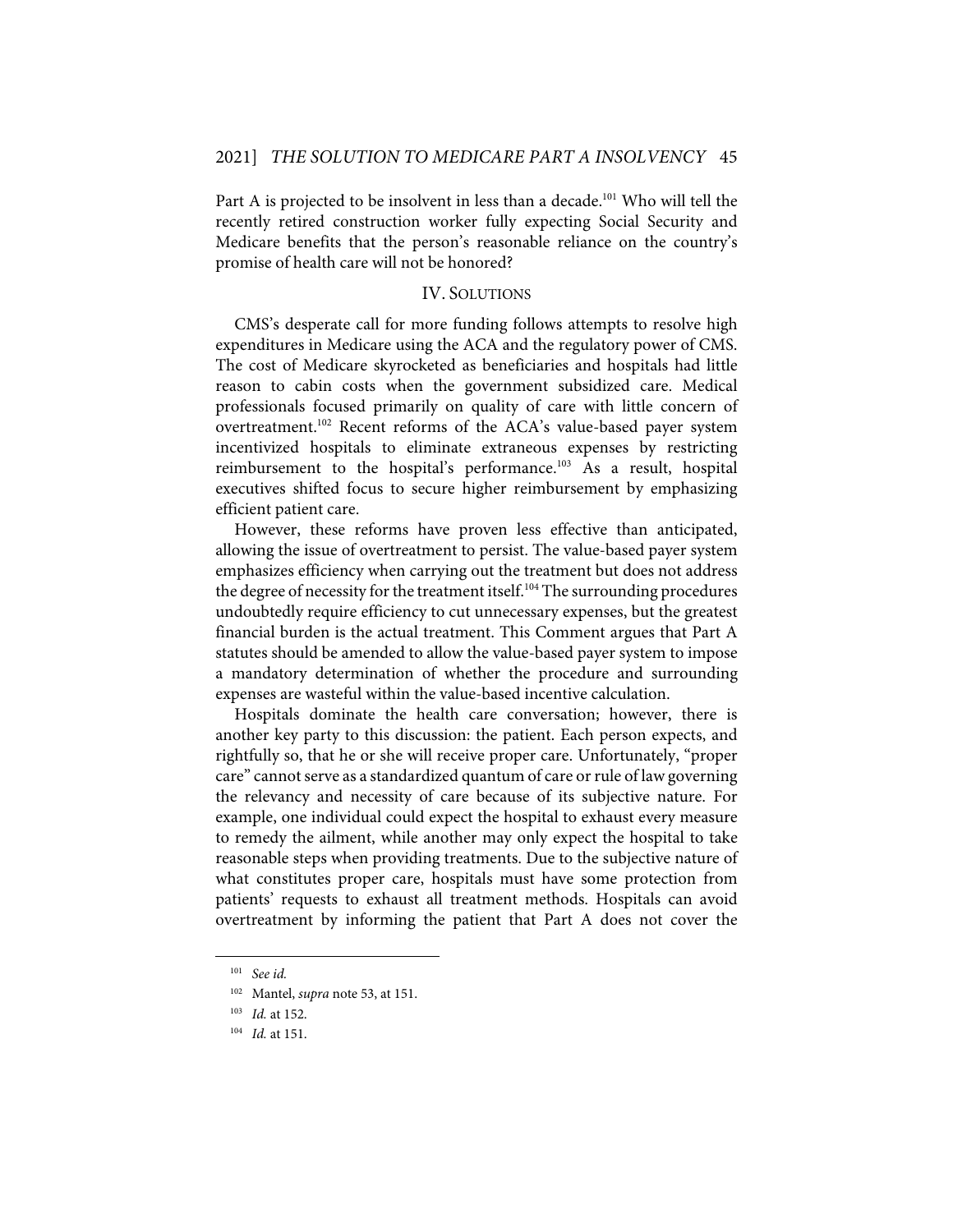extraneous treatment, and that if the patient insists on receiving the additional care, the patient must provide an alternative form of payment.

Part A generally follows the same format as the traditional health care model. However, Part A's demand for premiums contrasts with the traditional insurance model. It does not require most beneficiaries to pay premiums; rather, only 1% of beneficiaries pay a premium.<sup>105</sup> With so few beneficiaries paying premiums, Part A leaves a source of consistent income untapped. This Comment argues for a statute that mandates universal premium payments by all beneficiaries. The premium can be as low as the cost of a cup of coffee. The goal of the mandated premium is to provide a consistent stream of income to a program operating at a deficit.

# A. *Lower Waste by Over-Treatment of Patients to Reduce Health Care Costs*

Since Part A's inception in 1965, the legislative and executive branches have wrestled with the issue of how to address the program's heavy financial burden. One of the most fundamental ways to tackle this issue is by modifying the payment systems. New reimbursement systems have saved money for the federal government by pushing hospitals to increase efficiency in patient care, but further reform in these reimbursement systems will better sustain Part A in the long-term.

# 1. Medicare's Payment Systems

In 1983, Congress replaced Part A's retrospective payment method with standardized reimbursements for inpatient hospital care under the PPS regime.106 PPS was the first push to narrow the extraneous expenses burdening Part A. Prior to PPS, CMS reimbursed hospitals under a reasonableness standard, <sup>107</sup> which required reimbursements to amount to "reasonable costs of services rendered."108 This reasonable standard required CMS and payment distributors to issue payments retroactively, meaning that care was given, and the federal government reimbursed the hospital after the hospital rendered services. <sup>109</sup> The subsequent payment method did not

<sup>105</sup> *Part A Costs*, MEDICARE.GOV, https://www.medicare.gov/your-medicare-costs/part-acosts (last visited Apr. 9, 2021); *see* Ctrs. for Medicare & Medicaid Servs., *2020 Medicare*, *supra* note 68.

<sup>106</sup> PROBLEMS IN HEALTH CARE LAW: CHALLENGES FOR THE 21ST CENTURY, *supra* note 10, at 306–07.

<sup>107</sup> WOLTERS KLUWER, *supra* note 92, at 803.

<sup>108</sup> *Id.*

<sup>109</sup> PROBLEMS IN HEALTH CARE LAW: CHALLENGES FOR THE 21ST CENTURY, *supra* note 10, at 306.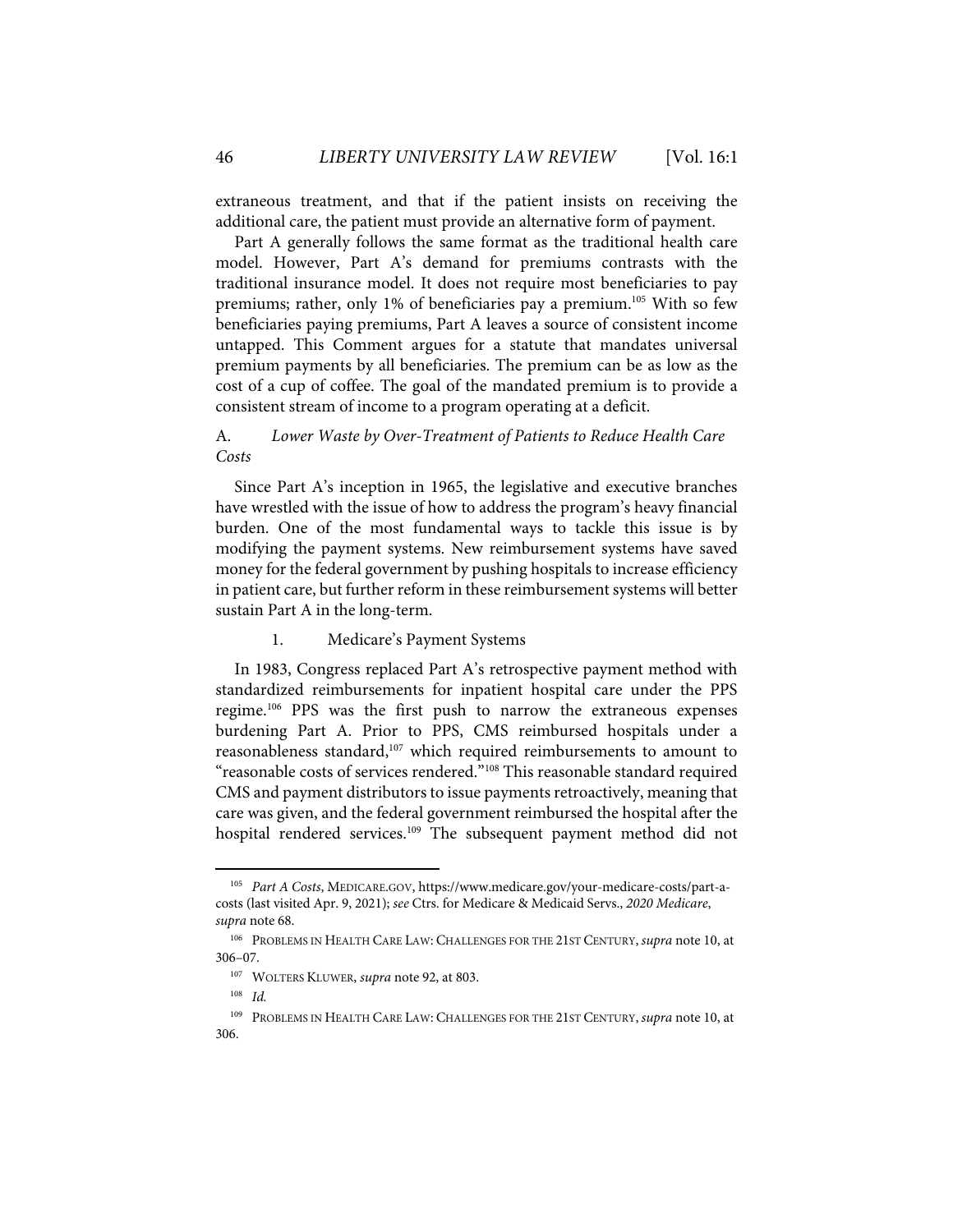permit the government to mitigate costs. Ultimately, the government was paying the actual cost of each treatment.<sup>110</sup>

PPS's implementation transformed the reasonableness standard to predetermined payment amounts designated by treatments categorized into classes under DRGs.<sup>111</sup> Classifications are constructed "on their discharge diagnosis, complications, comorbidities, and whether certain procedures are performed."112 The patient's care is classified "based on information [contained in the beneficiary's bill], including principal diagnosis, up to eight additional diagnoses, and up to six procedures performed during the stay, as well as age, sex, and discharge status [of the beneficiary]."<sup>113</sup>

The PPS system standardized reimbursement amounts.<sup>114</sup> Standardization led to incentive-based care.<sup>115</sup> DRGs set the payment for the treatment with specific parameters of coverage.<sup>116</sup> If costs go beyond those parameters, the federal government does not provide reimbursement.<sup>117</sup> For example, if a hospital fails to discharge a patient according to the timeframe specified in the DRG, the hospital is not reimbursed for the extra care resulting in a loss for the hospital.<sup>118</sup>

DRGs are at the center of the PPS. DRGs are flexible and subject to constant change to meet the needs of health care as medicine and diseases evolve. Following PPS's inception, DRGs' organization transformed into the Medical Severity-DRG (MS-DRG).<sup>119</sup> This organization regime remains in use today.<sup>120</sup> New regulations are instituted every year<sup>121</sup> to ensure that "cases are [properly] classified so each DRG is—(1) [c]linically coherent and (2) [e]mbraces an acceptable range of resource consumption."122 While flexible

<sup>110</sup> WOLTERS KLUWER, *supra* note 92, at 803.

<sup>111</sup> *Id.* at 819.

<sup>112</sup> PROBLEMS IN HEALTH CARE LAW: CHALLENGES FOR THE 21ST CENTURY, *supra* note 10, at 307 (citing 69 Fed. Reg. 48,916 (Aug. 11, 2004) (codified at 42 C.F.R. §§ 403, 412, 413, 418, 460, 480, 482, 483, 485, and 489)).

<sup>113</sup> WOLTERS KLUWER, *supra* note 92, at 819.

<sup>114</sup> PROBLEMS IN HEALTH CARE LAW: CHALLENGES FOR THE 21ST CENTURY, *supra* note 10, at 308.

<sup>115</sup> *See id.* at 308.

<sup>116</sup> *See id.*

<sup>117</sup> *Id.*

<sup>118</sup> *Id.*

<sup>119</sup> *Id.* at 307.

<sup>120</sup> PROBLEMS IN HEALTH CARE LAW: CHALLENGES FOR THE 21ST CENTURY, *supra* note 10, at 307.

<sup>121</sup> WOLTERS KLUWER, *supra* note 92, at 821.

<sup>122 42</sup> C.F.R. § 412.10 (2021).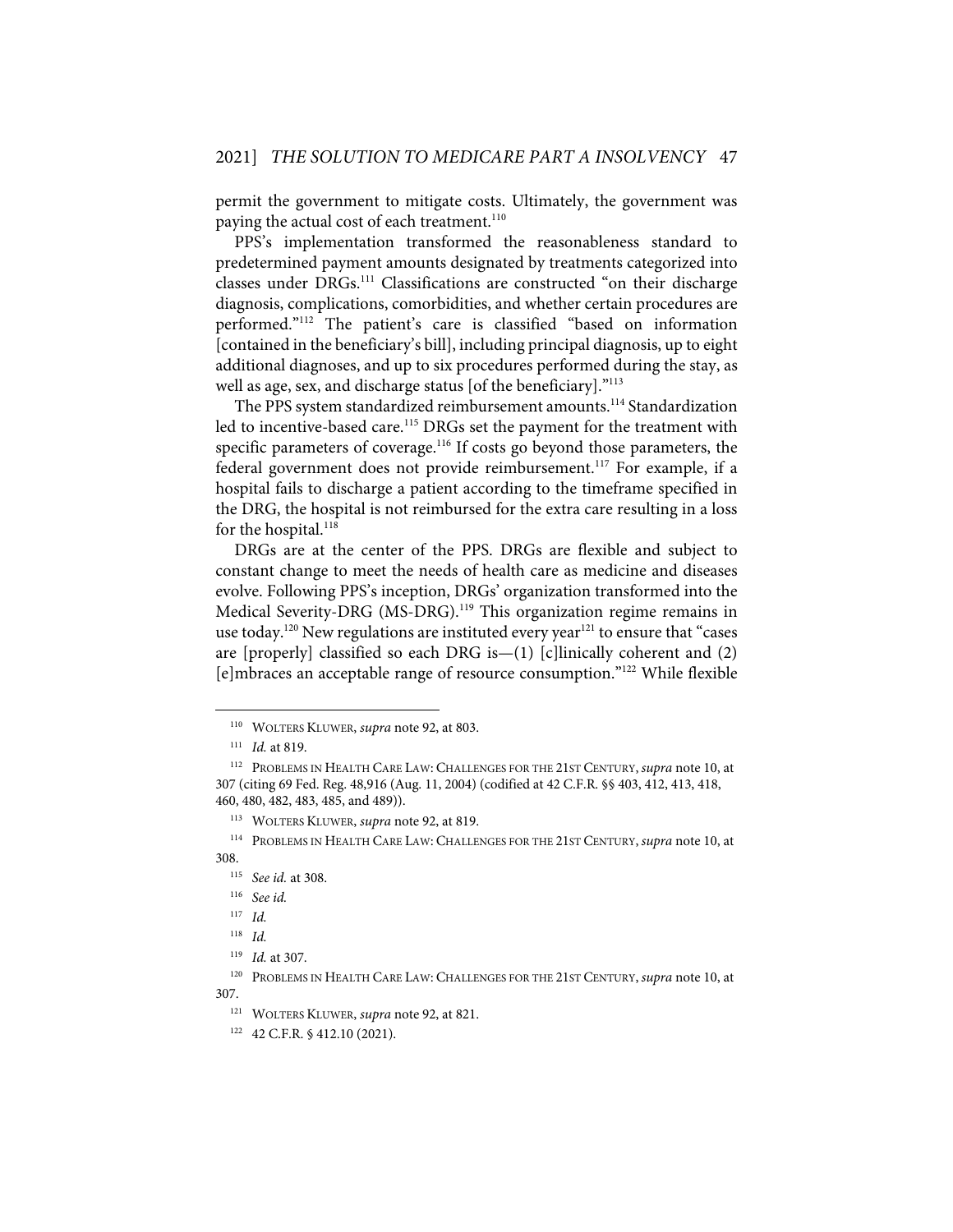but standardized payments eliminate the federal government's obligation to pay the actual cost of the treatment, they do not stifle the hospital's admittance of patients with dubious claims of need for care.<sup>123</sup> Thus, the problem of overtreatment persisted under PPS with little deterrence.<sup>124</sup>

2. Cost-Incentivized Health Care

Following PPS's implementation, Congress and CMS enacted other programs within Part A to curtail extraneous spending.<sup>125</sup> One of the most impactful measures is the value-based payer system in the ACA, which incentivizes hospitals to deliver quality and efficient care.<sup>126</sup> The value-based payer system, or value-based purchasing program, is paired with the DRGs to either increase or decrease reimbursement to the hospital.<sup>127</sup> Whether the hospital increases or decreases its reimbursement amount is determined by the hospital's performance under particular standards for the specified timeframe.<sup>128</sup>

The Hospital Value-Based Payer System<sup>129</sup> (VBP) focuses on incentivizing health care to ensure a high degree of quality in services.<sup>130</sup> Quality of care is measured by a hospital's performance score, which determines the degree of reimbursement.<sup>131</sup> Thus, hospitals participating in the program are incentivized to deliver quality care to achieve the best possible performance score. This results in the hospital obtaining the fullest reimbursement possible, which is referred to as the value-based incentive payment amount.<sup>132</sup>

The Hospital VBP incentive payment program involves a complex

128 *Id.*

<sup>123</sup> Mantel, *supra* note 53, at 149.

<sup>124</sup> *Id.*

<sup>125</sup> *See* PROBLEMS IN HEALTH CARE LAW: CHALLENGES FOR THE 21ST CENTURY, *supra* note 10, at 308. The PPS applies to institutional providers aside from hospitals, skilled nursing facilities, and hospital outpatient services. *Id.* PPS, relative to hospitals, requires reimbursement determined by DRGs; however, skilled nursing facilities and outpatient services follow separate classification systems. *Id.* Skilled nursing facilities follow the resource utilization group, and outpatient hospital services reimbursements are governed by the ambulatory payment classification system. *Id.*

<sup>126</sup> Mantel, *supra* note 53, at 151–52.

<sup>127</sup> WOLTERS KLUWER, *supra* note 92, at 826.

<sup>129</sup> Mantel, *supra* note 53, at 150. The Hospital Value-Based Payer System is a separate payment system from the value-based payer system set up for physicians. *Compare* 42 U.S.C. § 1395ww, *with* 42 U.S.C. § 1395w-4. The value-based payer system discussed in this Comment is tailored solely to hospitals.

<sup>130</sup> Mantel, *supra* note 53, at 151.

<sup>131</sup> WOLTERS KLUWER, *supra* note 92, at 846.

<sup>132</sup> *See id.* at 847; Mantel, *supra* note 53, at 151.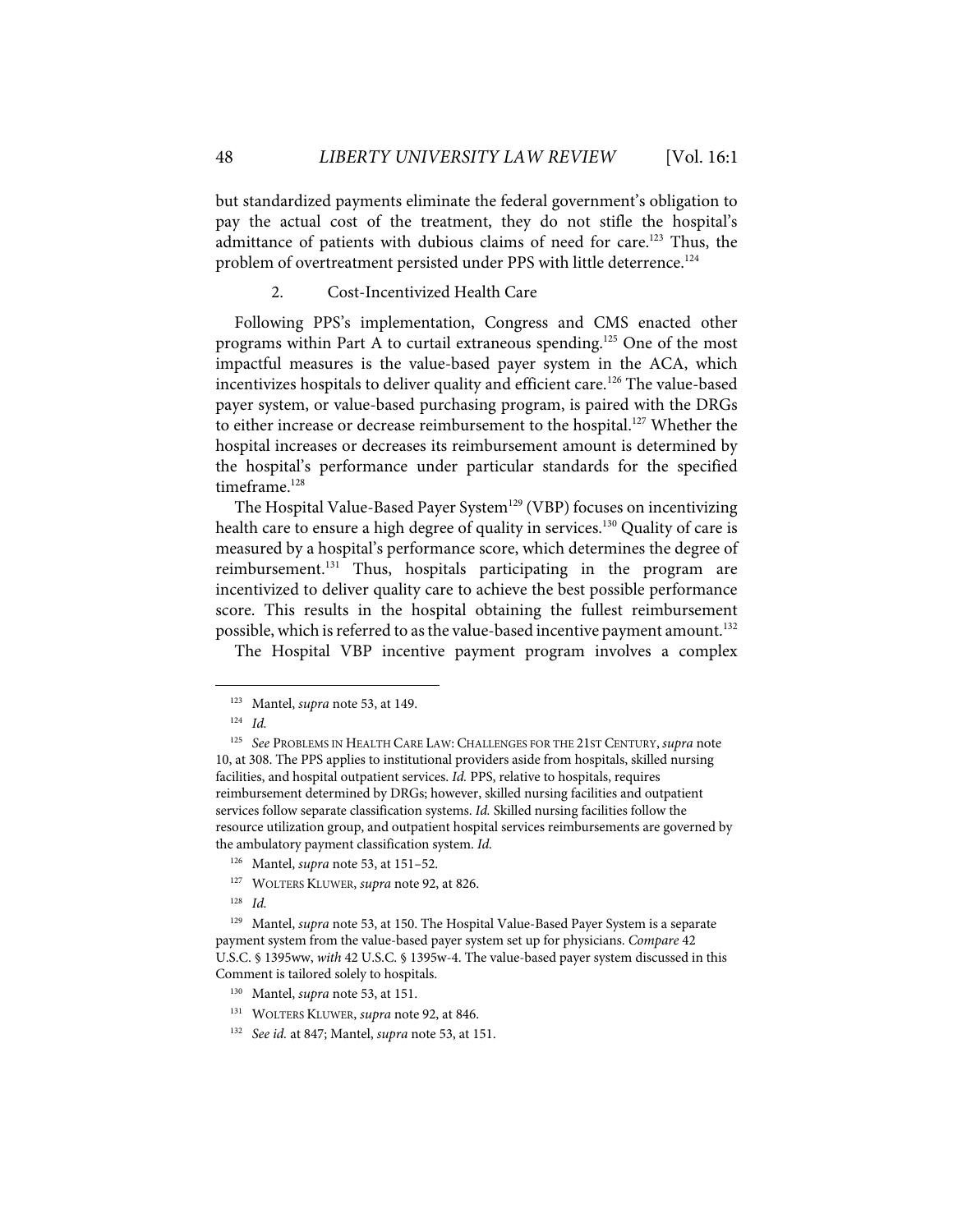formula to calculate a participating hospital's reimbursement based on the hospital's performance in accordance with particular measures given by the Secretary of HHS.<sup>133</sup> The value-based payment amount calculation consists of the reductions to the base operating DRGs multiplied by the value-based incentive payment percentage.<sup>134</sup> The base operating DRG is a rate determined by the location that the hospital serves.<sup>135</sup> DRGs account for the varying costs of treatment depending on the location of the hospital.<sup>136</sup> Because DRGs are geographically conscious, base payments are premised on either "a labor-related or nonlabor share."<sup>137</sup> If the hospital is located in Alaska or Hawaii, then the DRG is affected by the nonlabor share, which is the cost of living.138 Otherwise, hospitals located in the continental U.S. are subject to DRGs based on labor-related shares which are determined by a wage index.<sup>139</sup> The hospital's location determines the wage-index.<sup>140</sup> Add-on payments to compensate the hospital for various conditions are largely not included in the base operating DRG.<sup>141</sup>

The other component of the calculation is the value-based incentive payment percentage. The value-based incentive payment percentage is the product of the following: CMS's "applicable percent, hospital's . . . [p]erformance [s]core divided by 100, and the exchange function slope."142 CMS's applicable percent is 2.0% for all years after 2016, unless decided otherwise.<sup>143</sup>

Under Part A, CMS calculates the performance score of a hospital through an extensive procedure.<sup>144</sup> The process begins when the Secretary of HHS provides measures.<sup>145</sup> These measures are means of gauging the "quality of

<sup>133</sup> WOLTERS KLUWER, *supra* note 92, at 846; *see* 42 C.F.R. § 412.162(a) (2021).

<sup>134</sup> WOLTERS KLUWER, *supra* note 92, at 847; 42 C.F.R. § 412.162(b)(2) (2021).

<sup>135</sup> Ctrs. for Medicare & Medicaid Servs., *Acute Inpatient PPS*, CMS.GOV, https://www.cms.gov/Medicare/Medicare-Fee-for-Service-Payment/AcuteInpatientPPS

<sup>(</sup>Feb. 2, 2020, 2:43 PM). 136 *See id.*

<sup>137</sup> *Id.*

<sup>138</sup> *Id.*

<sup>139</sup> *Id.*

<sup>140</sup> *Id.*

<sup>141 42</sup> C.F.R. § 412.160 (2020).

<sup>142</sup> WOLTERS KLUWER, *supra* note 92, at 847.

<sup>143 42</sup> C.F.R. § 412.160 (2020); *see also* 42 U.S.C. § 1395ww(o)(6)(B)–(C).

<sup>144</sup> *See* 42 C.F.R. § 412.165(b) (2020).

<sup>145 42</sup> U.S.C. § 1395ww(o)(2)(A); *see* WOLTERS KLUWER, *supra* note 92, at 848.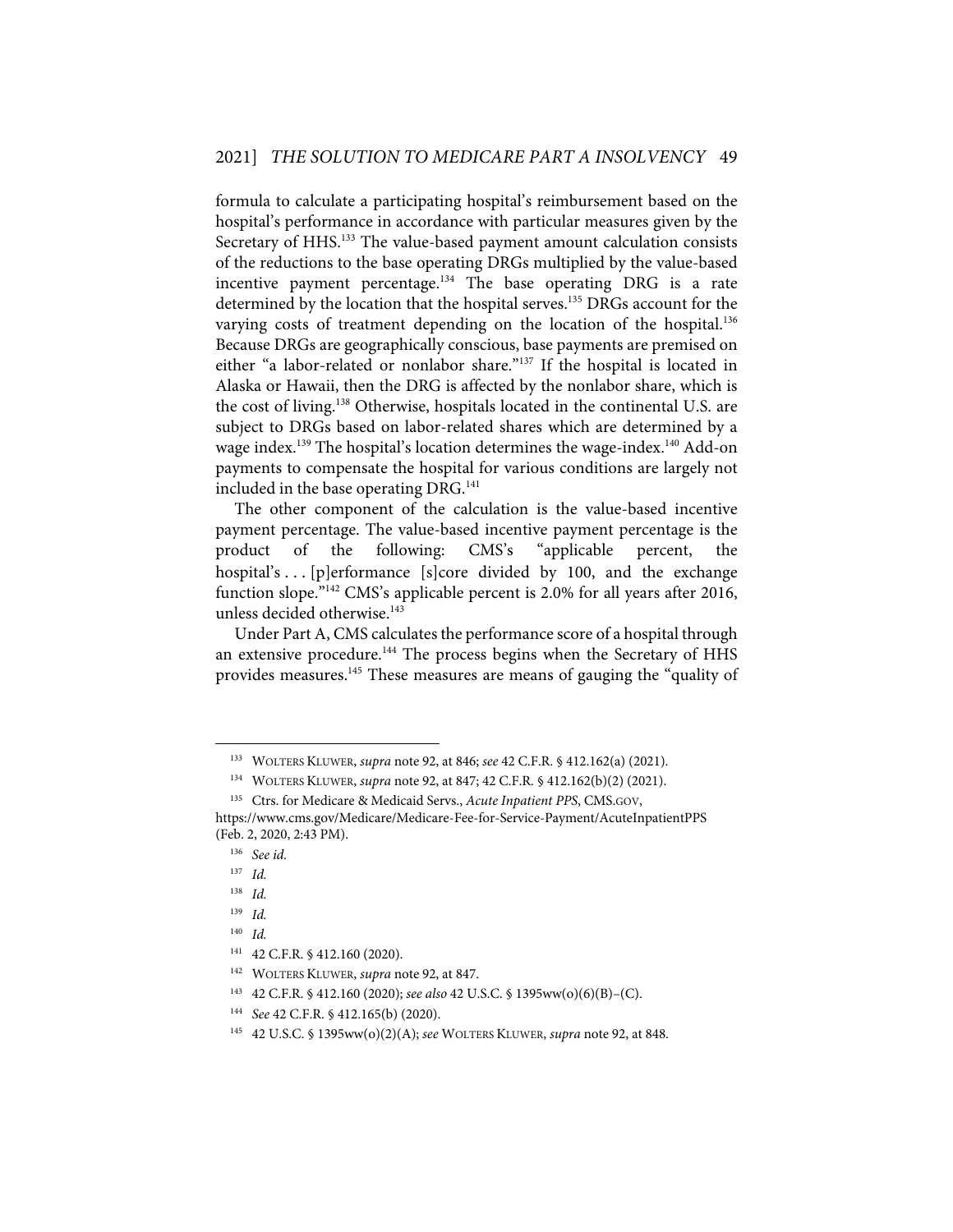care."<sup>146</sup> Federal law requires that the measures meet requirements.<sup>147</sup> One requirement states that the measures, at a minimum, must account for "5 specific conditions or procedures," which include "[a]cute myocardial infarction," "[h]eart failure," "[p]neumonia," "[s]urgeries," and "[h]ealthcare-associated infections."148 Another requirement mandates the Secretary to ensure that the efficiency of the hospital is included as a measure, along with the "Medicare spending per beneficiary" (MSPB).<sup>149</sup> MSPB is a focal point of this Comment; however, in order to fully understand the importance of MSPB, one must first become familiar with the role of MSPB in the value-based payer calculation.

Following the development of the measures, the Secretary of HHS provides performance standards sixty days in advance of the performance period. <sup>150</sup> The performance standards function as thresholds that the hospital must meet or surpass for greater reimbursement.<sup>151</sup> The Secretary determines each performance standard based on the measures developed.152 The Secretary, when deciding the standards, must consider four specific factors: "(i) practical experience with the measures involved, including whether a significant proportion of hospitals failed to meet the performance standard during previous performance periods; (ii) historical performance standards; (iii) improvement rates; and (iv) the opportunity for continued improvement."<sup>153</sup> The performance standards serve as clearly delineated criterions reflecting the purpose and goal of the corresponding measure to best assess whether the hospital has met or exceeded CMS's expectations.<sup>154</sup>

The next step in the process involves comparing the hospital's performance to the performance standards. This comparison results in the performance score.155 The performance score indicates how closely the hospital meets the performance standards reflected by the measures.<sup>156</sup> CMS ultimately decides whether the hospital has performed pursuant to the

<sup>146</sup> WOLTERS KLUWER, *supra* note 92, at 848*.*

<sup>147 42</sup> U.S.C. § 1395ww(o)(2)(B).

<sup>&</sup>lt;sup>148</sup> 42 U.S.C. § 1395ww(o)(2)(B)(i)(I).

<sup>&</sup>lt;sup>149</sup> 42 U.S.C. § 1395ww(o)(2)(B)(ii).

<sup>150</sup> WOLTERS KLUWER, *supra* note 92, at 848–49. "[T]he Secretary shall establish the performance period for a fiscal year. Such performance period shall begin and end prior to the beginning of such fiscal year." 42 U.S.C. § 1395ww(o)(4).

<sup>151</sup> WOLTERS KLUWER, *supra* note 92, at 849.

 $152$  42 U.S.C. § 1395ww(o)(3)(A).

<sup>153 42</sup> U.S.C. § 1395ww(o)(3)(D).

<sup>154</sup> *See* WOLTERS KLUWER, *supra* note 92, at 849.

<sup>155</sup> *Id.*

<sup>156</sup> *Id.*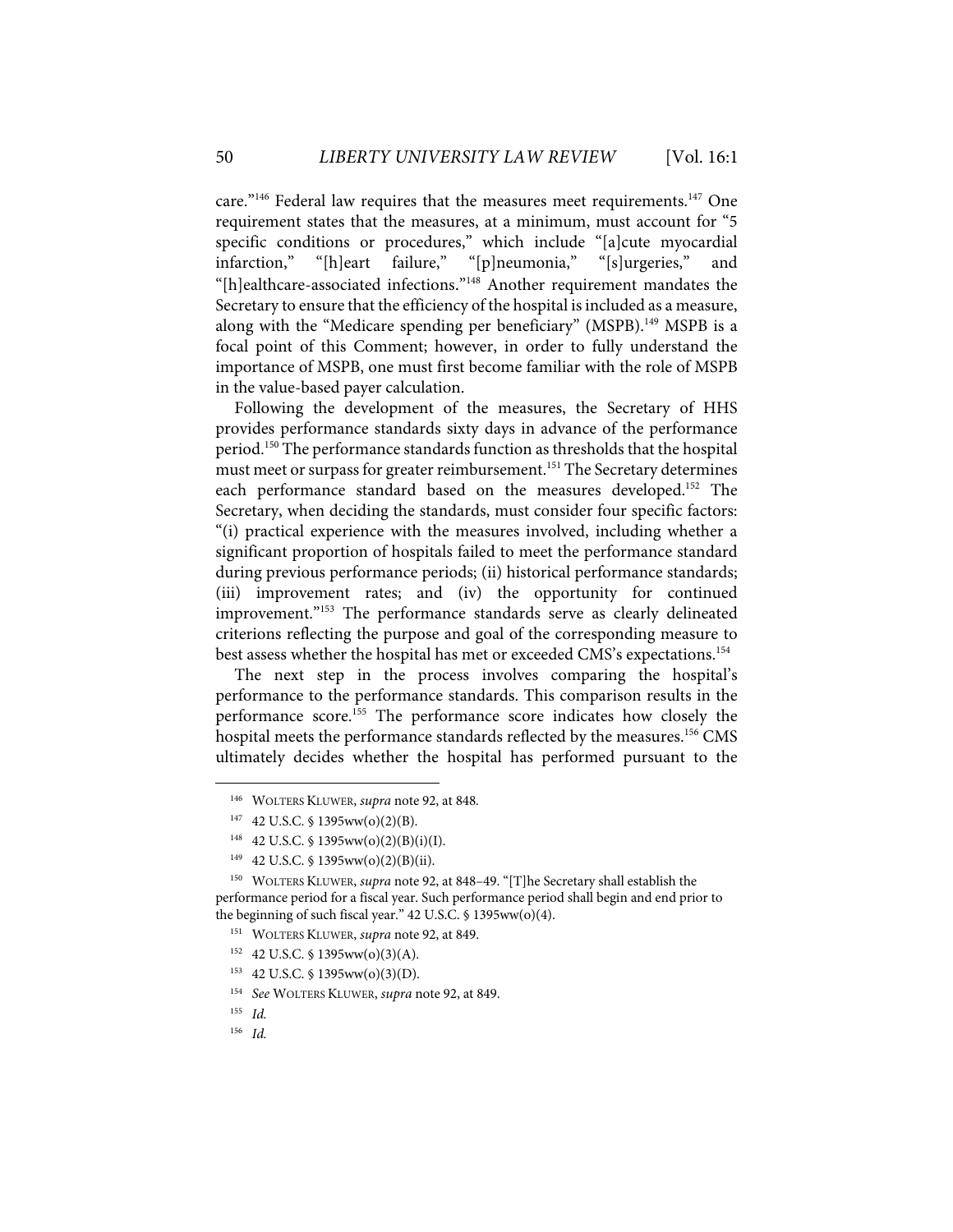measure.<sup>157</sup> The performance score awards points to a hospital based on the greater of two scores—the achievement or improvement score.<sup>158</sup> In calculating the hospital's performance pursuant to the measure, CMS awards the hospital one to nine points if the hospital reaches or surpasses the achievement threshold but fails to meet the measure's benchmark.<sup>159</sup> A hospital may receive zero to nine points if the hospital reaches or surpasses the improvement threshold but fails to meet the benchmark of the measure.160 CMS can only award points for the hospital's performance in a measure if the hospital serves a minimum number of cases.<sup>161</sup> If the hospital scores points in both the achievement and improvement score categories, then whichever score is greater will be used in calculating the hospital's ultimate performance score.<sup>162</sup>

A hospital's performance relative to these measures determines its performance score. To calculate the performance score, measures are grouped to form "applicable domains."<sup>163</sup> Domains may change to adapt to the constant evolution of the health care industry.<sup>164</sup> CMS establishes these domains and assigns various weights to each domain.<sup>165</sup> For 2020, CMS analyzed a hospital's performance under four domains: clinical outcomes, person and community engagement, safety, and efficiency and cost reduction. Each domain composed 25% of the weight in determining the

the median . . . of hospital performance on a measure during a baseline period with respect to a fiscal year, for Hospital VBP Program measures other than the measures in the Efficiency and Cost Reduction domain, and the median . . . of hospital performance on a measure during the performance period with respect to a fiscal year, for the measures in the Efficiency and Cost Reduction domain.

# 42 C.F.R. § 412.160 (2020).

- $161$  42 C.F.R. § 412.165(a)(1) (2020).
- $162$  42 U.S.C. § 1395ww(o)(5)(B)(ii).
- 163 42 C.F.R. § 412.160 (2020).
- 164 *See* WOLTERS KLUWER, *supra* note 92, at 849.
- 165 *See id.*

<sup>157</sup> *Id.*; *see* 42 C.F.R. § 412.165(a) (2020).

<sup>158 42</sup> U.S.C. § 1395ww(o)(5)(B)(ii).

<sup>159</sup> WOLTERS KLUWER, *supra* note 92, at 849; *see* 42 C.F.R. § 412.165(a)(2) (2020). The achievement threshold is:

<sup>160</sup> WOLTERS KLUWER, *supra* note 92, at 849; *see* 42 C.F.R. § 142.165(a)(3) (2020). The improvement threshold is "an individual hospital's performance level on a measure during the baseline period with respect to a fiscal year." 42 C.F.R. § 412.160 (2020).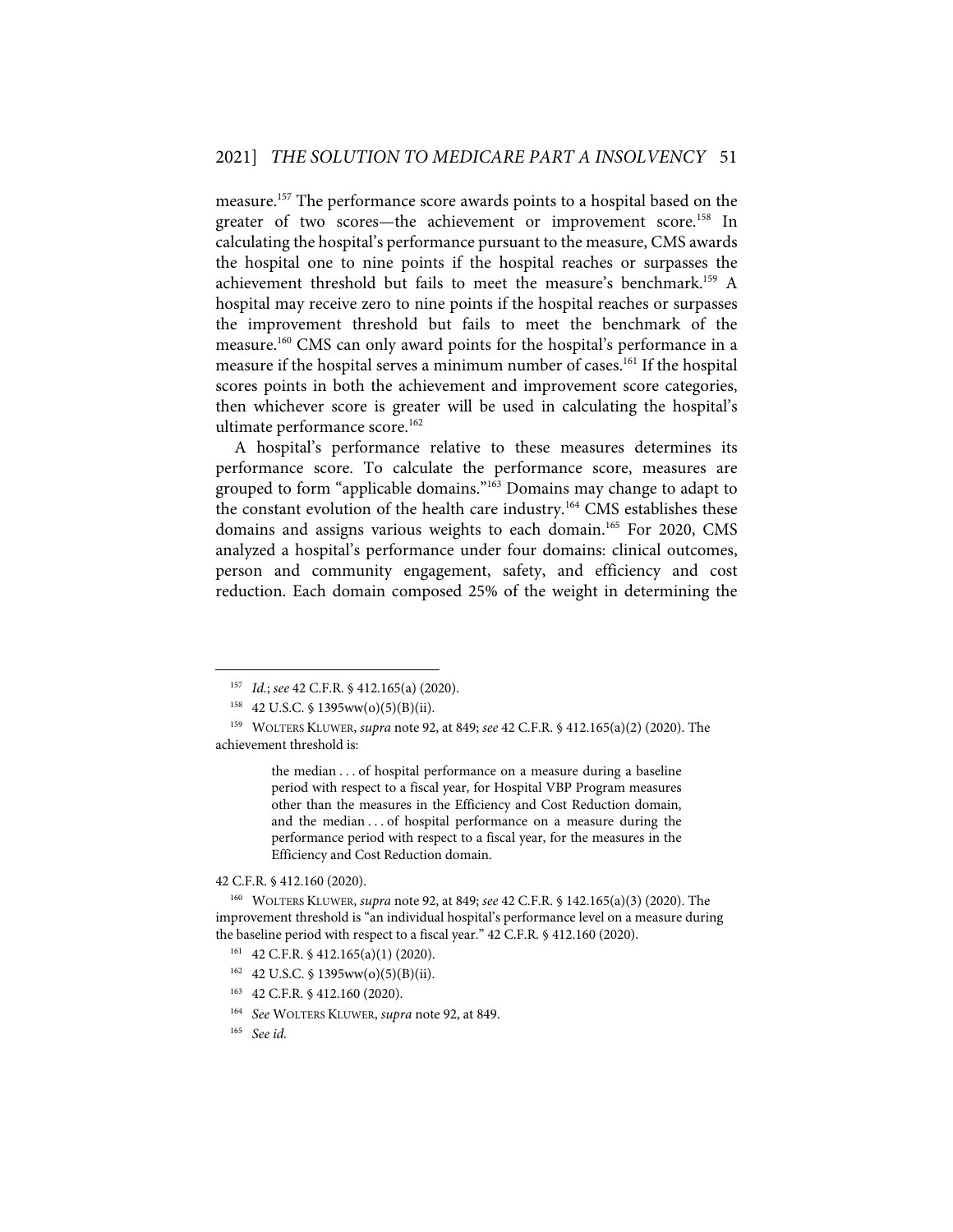hospital's overall performance.<sup>166</sup>

A hospital's point value across all domains makes up the total performance score, which ranges between zero and one hundred. <sup>167</sup> CMS follows the process laid out in Medicare Part A regulation 42 C.F.R. § 412.165(b) to ultimately determine the total performance score of a hospital. First, CMS calculates the domain score of the hospital only after the hospital meets "the minimum threshold of measures in the domain."168 In other words, the hospital must provide a certain amount of treatment in order for CMS to have sufficient data to compare the hospital's performance to the measures. Second, CMS calculates the unweighted domain score which is the sum of all measures in a domain.<sup>169</sup> Third, CMS normalizes the unweighted domain score to be "expressed as a percentage of points earned out of 100."<sup>170</sup> Fourth, CMS further standardizes the unweighted domain score by weighing the score against CMS's finalized domain weights.<sup>171</sup> Lastly, CMS calculates the hospital's total performance score by adding all the hospital's weighed domain scores.<sup>172</sup>

The calculation process is extensive and complicated. The applicable domains are essentially the standard that the hospital's performance must meet; therefore, the applicable domains are the best means to prohibit,

<sup>166</sup> Ctrs. for Medicare & Medicaid Servs., *Hospital Value-Based Purchasing*, CMS.GOV, https://www.cms.gov/Medicare/Quality-Initiatives-Patient-Assessment-

Instruments/HospitalQualityInits/Hospital-Value-Based-Purchasing- (Feb. 18, 2021, 3:03 PM); Ctrs. for Medicare & Medicaid Servs., *Hospital Value Based Purchasing (HVBP) Program FY 2018-2026 Measures*, CMS.GOV

https://qualitynet.cms.gov/inpatient/hvbp/measures (last visited Sept. 1, 2021) (showing clinical outcomes relate to mortality rates for particular illnesses and injuries.). For example, under the first measure, a hospital's performance is measured by the thirty-day mortality rate when it treats patients with chronic obstructive pulmonary disease. *Id.* CMS changed the second domain's label from patient and caregiver-centered experience of care/care coordination to person and community engagement. WOLTERS KLUWER, *supra* note 92, at 849. Regardless of the name change, the domain relates to the hospital's performance in housekeeping matters like nurse-to-patient communication, cleanliness, and discharge information given. Ctrs. For Medicare & Medicaid Servs., *Hospital Value-Based Purchasing (HVBP) Program FY 2018-2026 Measures*, *supra*. The third domain, safety, involves CMS assessing a hospital's safety in conducting surgeries. *Id.* The final domain involves CMS's Medicare Spending per Beneficiary measures, which will be later discussed in this comment. *Id.*; *see* discussion *infra* Section IV.A.2.

<sup>167</sup> WOLTERS KLUWER, *supra* note 92, at 850.

<sup>168</sup> *Id.*; 42 C.F.R. § 412.165(b) (2020).

<sup>169</sup> WOLTERS KLUWER, *supra* note 92, at 850.

<sup>170</sup> *Id.*

<sup>171 42</sup> C.F.R. § 412.165(b) (2020).

<sup>172</sup> *Id.*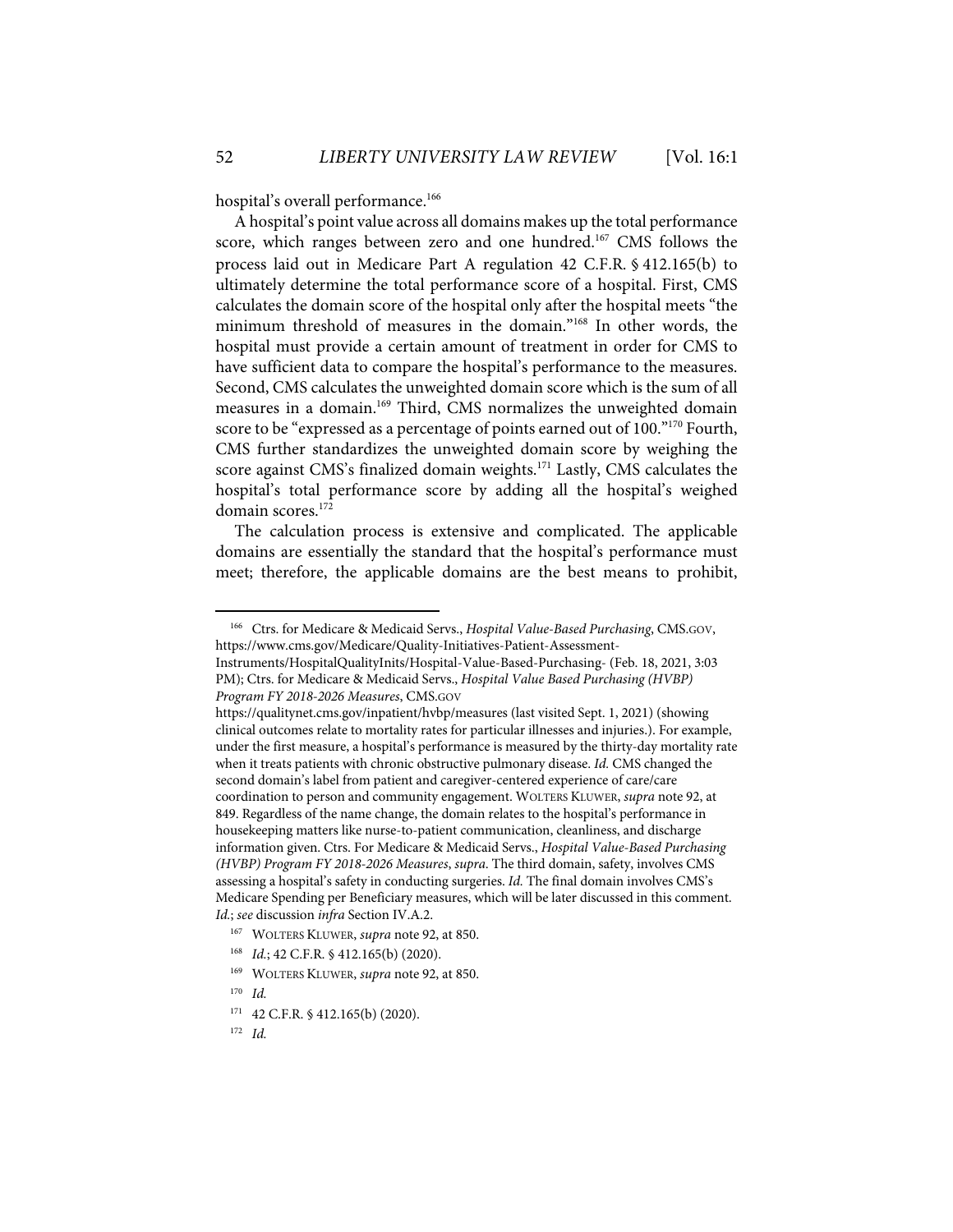restrict, or promote a particular hospital-related activity. However, the applicable domains focus on efficiency and quality of care in relation to the *commencement* of the procedure or treatment.173 The applicable domains fail to address whether the procedure or treatment itself is essential to the health of the patient, which results in the potential for wasteful and expensive care. CMS attempted to address this problem with the MSPB.174

# (1) *Medicare spending per beneficiary measures*

If quality of care is the primary focus, the ACA's Hospital VBP is insufficient to cut costs. So CMS instituted incentives for hospitals to increase the level of efficiency in how they provide health care which resulted in the Medicare Spending per Beneficiary measure.<sup>175</sup> The MSPB is a measure contained within the cost and efficiency applicable domain, which "compares a hospital's overall efficiency relative to the median hospital."<sup>176</sup> The measure examines a narrow timeframe—from three days prior to the patient entering the hospital to thirty days following discharge.<sup>177</sup> The MSPB rewards hospitals that treat the patient with lower costs by increasing the hospital's efficiency score; conversely, the hospital that treats the patient with higher costs is punished with a lower efficiency score.<sup>178</sup> Yet, this measure fails to fully address overtreatment. The measure focuses on the cost and efficiency of the prescribed treatment without addressing the issue of overtreatment.<sup>179</sup>

Professor Jessica Mantel at the University of Houston Law Center noted that the cost and efficiency measures do not stop hospitals from two forms of overtreatment.<sup>180</sup> The first form of overtreatment is at the inception of the patient-hospital relationship; more specifically, the measures contained within the cost and efficiency domain fail to account for whether the individual even needs to be admitted to the hospital.<sup>181</sup> In her discussion of overtreatment, Professor Mantel cites an article published in the New England Journal of Medicine, a prominent medical journal, which reveals

<sup>173</sup> Mantel, *supra* note 53, at 152; *see* Ctrs. for Medicare & Medicaid Servs., *Hospital Value-Based Purchasing*, *supra* note 166.

<sup>174</sup> Mantel, *supra* note 53, at 152.

<sup>175</sup> *Id.*

<sup>176</sup> *Id.*

<sup>177</sup> *Id.*

<sup>178</sup> *Id.*

<sup>179</sup> *See id.*

<sup>180</sup> Mantel, *supra* note 53, at 153.

<sup>181</sup> *See id.*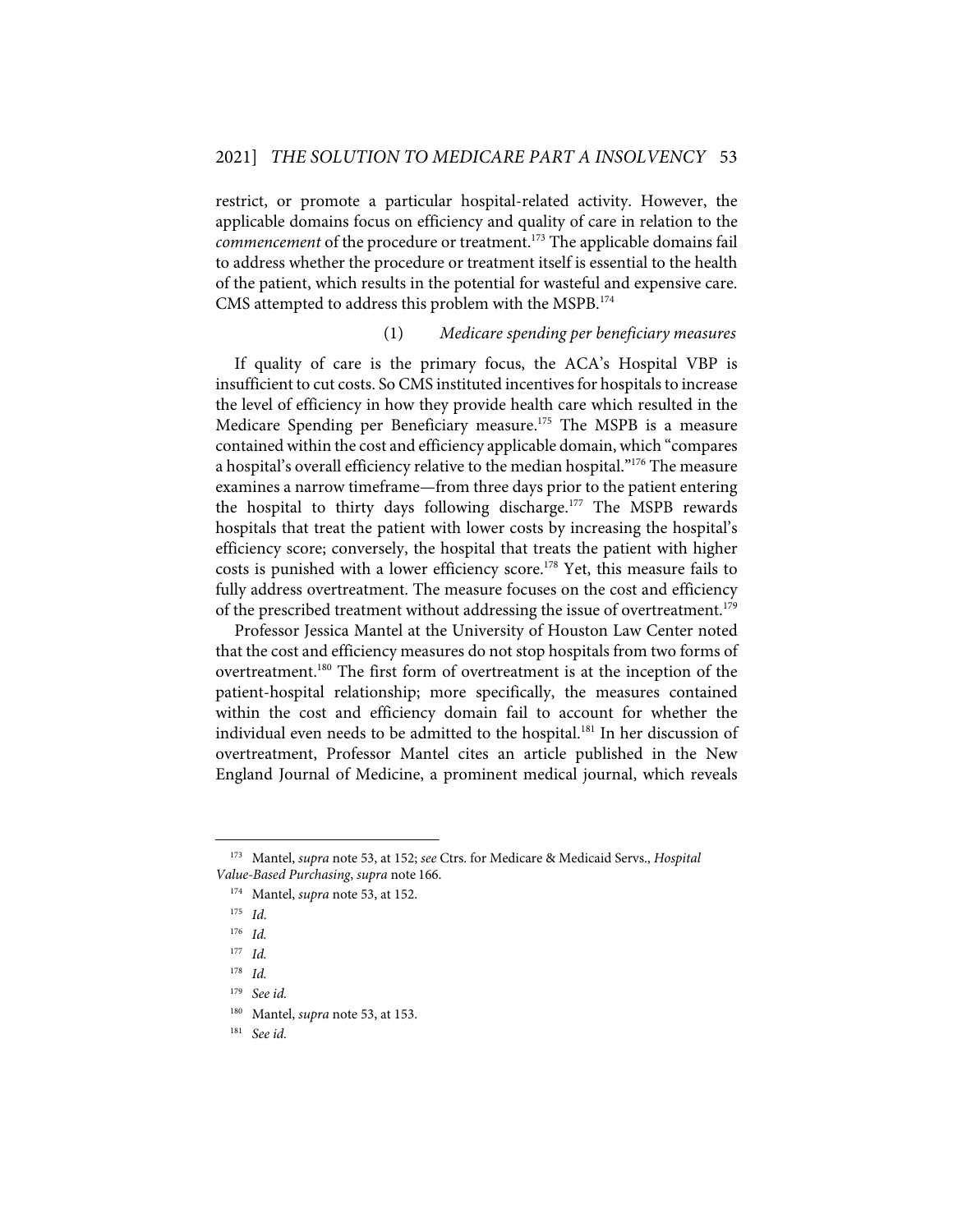that hospitals recommend the costliest avenue for treatment—surgery.182 This recommendation is made even when other treatment options, which are less expensive and carry fewer risks, may be more appropriate. Notably, hospitals have promoted the use of spinal-fusion surgery for patients with pre-existing conditions absent any data indicating that the expensive surgery is the most effective treatment under such pre-existing conditions.<sup>183</sup> Doctors commit waste when they order a surgery where other less expensive measures would serve the same purpose with less risk and expense.

The second form of overtreatment that MSPB overlooks is the outpatient expenses caused by the narrow timeframe of MSPB—three days prior to the admission of the patient to thirty days following discharge.<sup>184</sup> The hospital may create an environment that promotes doctors encouraging patient participation in expensive outpatient services, which may exceed the thirty day window.185 Professor Mantel summarizes the prevailing issue in the following way: "[T]he current Hospital VBP Program serves as a partial and imperfect tool for addressing hospitals' cultures for overtreatment."<sup>186</sup>

# (2) *Mandatory waste provision to minimize overtreatment*

Problems of overtreatment and hospitalization result in waste. Waste is an unnecessary drain on Part A, a program already plagued with financial difficulties. Thus, efforts to minimize waste are necessary to preserve coverage for future generations. The efforts laid out in regulations and codified in statutes have so far failed to solve the essential problem—waste in the form of overtreatment. For this reason, this Comment argues for the addition of a provision in 42 U.S.C.  $\frac{1395}{\text{ww}}(0)(3)(D)$  requiring the Secretary, when determining performance standards, to consider waste defined as overtreatment by excessive inpatient treatment, excessive outpatient treatment, or unnecessary admission of a patient.

Under the added provision, the Secretary should consider waste per the

<sup>182</sup> *Id.* (citing Richard A. Deyo et al., *Spinal-Fusion Surgery—The Case for Restraint*, 350 NEW ENG. J. MED. 722 (2004)).

<sup>183</sup> Deyo et al., *supra* note 182, at 723. *See generally* James S. Goodwin et al., *Overuse of Screening Colonoscopy in the Medicare Population*, 171 ARCH INTERN MED. 1335, 1335 (2011) (authors conducted a study indicating that patients were subjected to colonoscopy retests prior to CMS's specified time); H. Gilbert Welch et al., *Repeat Testing Among Medicare Beneficiaries*, 172 ARCH INTERN MED. 1745 (2012)(indicating study shows that Medicare beneficiaries had a high probability of being tested and retested).

<sup>184</sup> Mantel, *supra* note 53, at 153–54.

<sup>185</sup> *Id.* at 154.

<sup>186</sup> *Id.*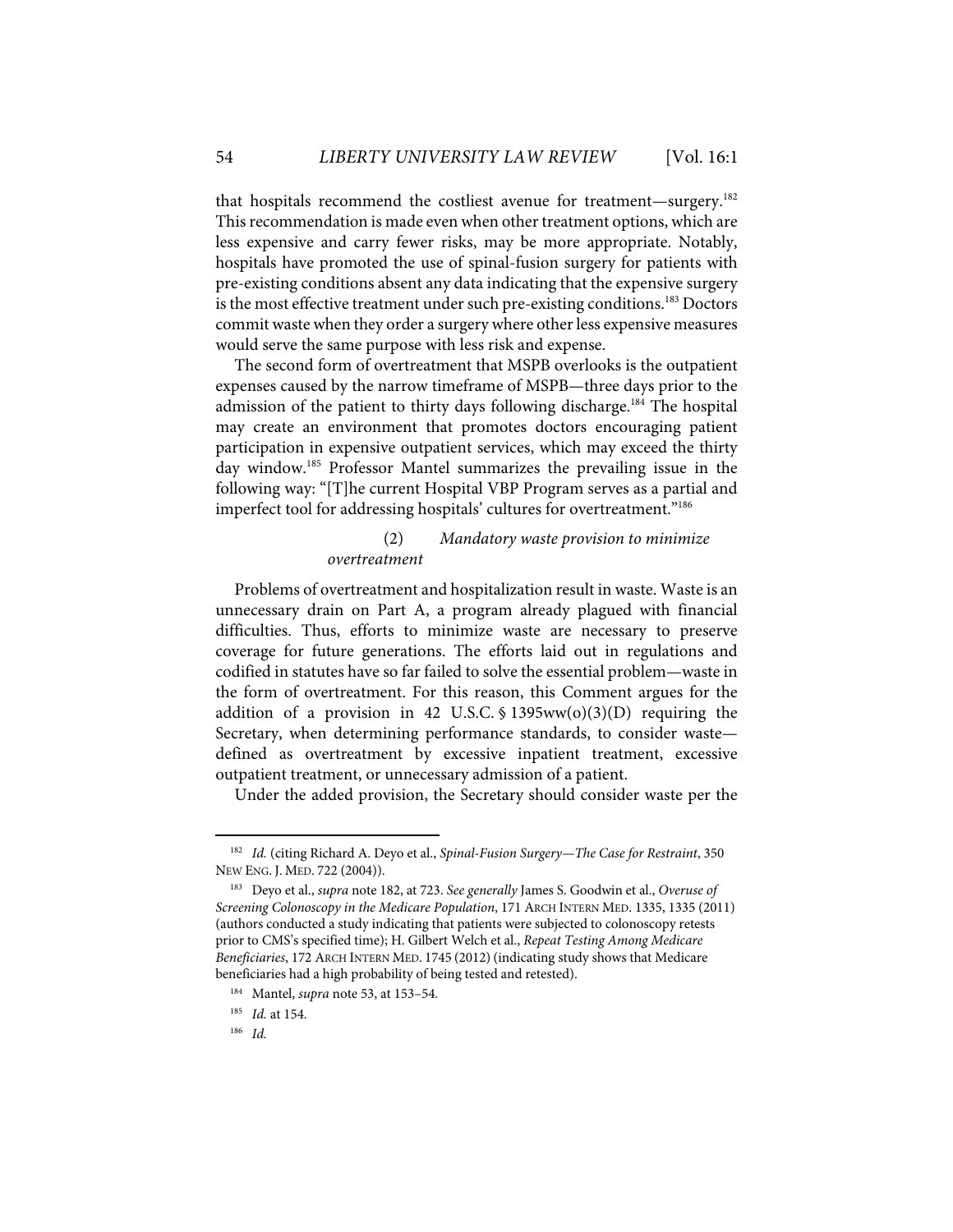given definition when developing measures for the respective fiscal year. Possible implementation of the measures includes an examination of the rates of retesting prior to any mandatory retesting, the rate of admission of a patient for an expensive procedure lacking clear data indicative of the procedure's overweighing benefit, or the rate of admission to the hospital when non-hospital medical services are best suited. These measures are simply suggestions and by no means limit other measures the Secretary may implement to minimize waste.

A measure, such as the rate of retests prior to a mandatory retest of a patient, examines whether the patient is subjected to unnecessary testing. Patients are often given more testing than necessary, which ultimately increases the costs paid by Medicare for that patient's health care.<sup>187</sup> The danger of unnecessary tests may supersede any diagnostic value.<sup>188</sup> Several doctors at the University of Texas Medical Branch in Galveston conducted a study exposing the rate of excessive colonoscopies.<sup>189</sup> The study involved a testing pool of Medicare beneficiaries under Parts A and B who underwent colonoscopies for cancer screening.190 At the time of the study, CMS regulated reimbursement for a colonoscopy to one every ten years; however, the study found that many of the beneficiaries were retested earlier than the ten year mark. <sup>191</sup> CMS recognized this issue and regulated accordingly. However, the issue of retesting persists in areas other than colonoscopy screening for cancer, such as imaging stress tests and pulmonary function tests.192

Dr. Konger and his colleagues, who conducted the study at the University of Texas Medical Branch in Galveston, specifically mentioned that laboratory and pathology tests are expensive bearing a heavy burden on Medicare.<sup>193</sup> A possible cause for the expense is retesting the patient for various reasons.<sup>194</sup> One reason involves tests ordered by different doctors who fail to look at what previous or other doctors have ordered. <sup>195</sup> Other reasons include tests given in a narrow timeframe that do not allow for any changes in the patient's

<sup>187</sup> *See* Raymond L. Konger et al., *Reduction in Unnecessary Clinical Laboratory Testing Through Utilization Management at a US Government Veterans Affairs Hospital*, 145 AM. J. CLINICAL PATHOLOGY 355, 355 (2016).

<sup>188</sup> *See* Goodwin et al., *supra* note 183, at 1335.

<sup>189</sup> *Id.*

<sup>190</sup> *Id.* at 1336.

<sup>191</sup> *Id.* at 1335.

<sup>192</sup> *See* Konger et al., *supra* note 187, at 355; Welch et al., *supra* note 183, at 1745.

<sup>193</sup> Konger et al., *supra* note 187, at 355.

<sup>194</sup> *Id*.

<sup>195</sup> *Id*.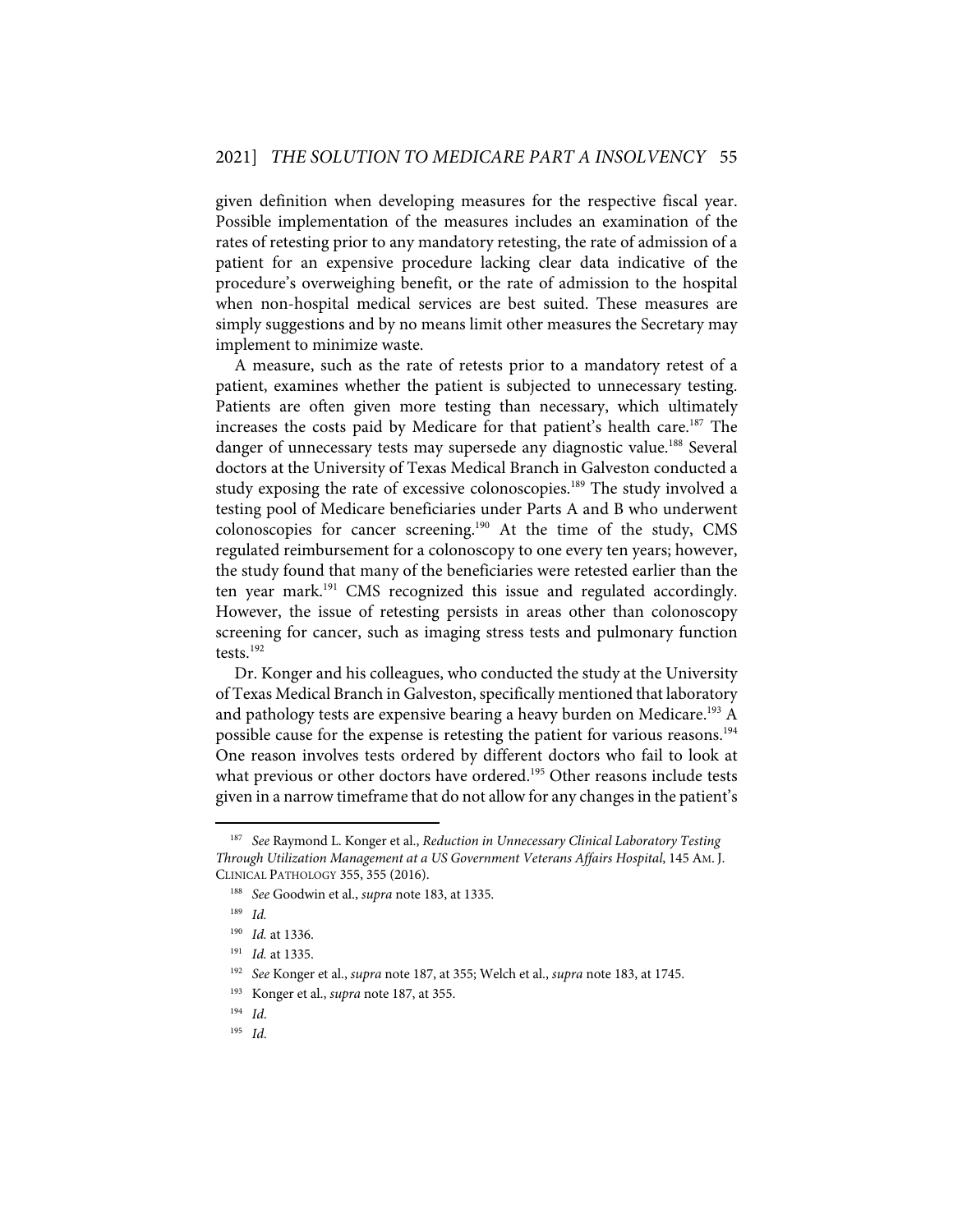condition or for a mistake in one test that is part of a large panel of testing.<sup>196</sup> As evidenced by Dr. Konger's study, a measure to eliminate waste may decrease the likelihood of extraneous retesting, which would lower the cost of health care.

If the Secretary must account for waste, specifically in the form of overtreatment, then Part A will be less burdened by unnecessary expenses. Conservation and necessity must be guiding principles to cabin Part A spending, as its funding is projected to be gone in a decade. <sup>197</sup> Factoring a hospital's waste in its reimbursement analysis helps to avoid superficial and futile treatments that burden the dwindling funds to nothing, rendering untenable the American promise of health care to the elderly.

#### B. *Mandate Universal Premiums to Increase Income*

The adage, "a penny saved is a penny earned" is undoubtedly true, but Part A requires more than a penny saved to be sustainable. Premiums allow for the influx of money into the program. Presently, few beneficiaries of Part A pay a premium.<sup>198</sup> The program has millions of enrollees, as previously noted, yet most of these enrollees pay into the system solely through deductions from paychecks throughout their professional life, absent Medigap insurance or any other supplemental insurance.<sup>199</sup> This large body of "premium-free Part A" beneficiaries (hereinafter referred to as "qualifying beneficiaries") provides a prime, untapped group to pay premiums allowing for increased funding to the program.<sup>200</sup>

1. Who Pays Premiums?

A divide exists as to who pays premiums in Medicare Part A, which contrasts with the premium requirement in Parts B and D.<sup>201</sup> Under Parts B and D, beneficiaries must pay premiums.<sup>202</sup> Conversely, if the Part A enrollee meets particular qualifications, which most do, then the enrollee is a beneficiary absent any premium.<sup>203</sup> If the enrollee receives benefits from Social Security or the Railroad Retirement Board and the individual is sixty-

<sup>196</sup> *Id*.

<sup>197</sup> H.R. DOC. NO. 116–122, at 6 (2020).

<sup>198</sup> *Part A Costs*, *supra* note 105.

<sup>199</sup> *See id.* 

<sup>200</sup> *See id.* 

<sup>201</sup> Richard L. Kaplan, *Reflections on Medicare at 50: Breaking the Chains of Path Dependency for a New Era*, 23 ELDER L.J. 1, 3, 12, 13, 17 (2015).

<sup>202</sup> *Id.* at 12, 13, 17.

<sup>203</sup> *Id.* at 4.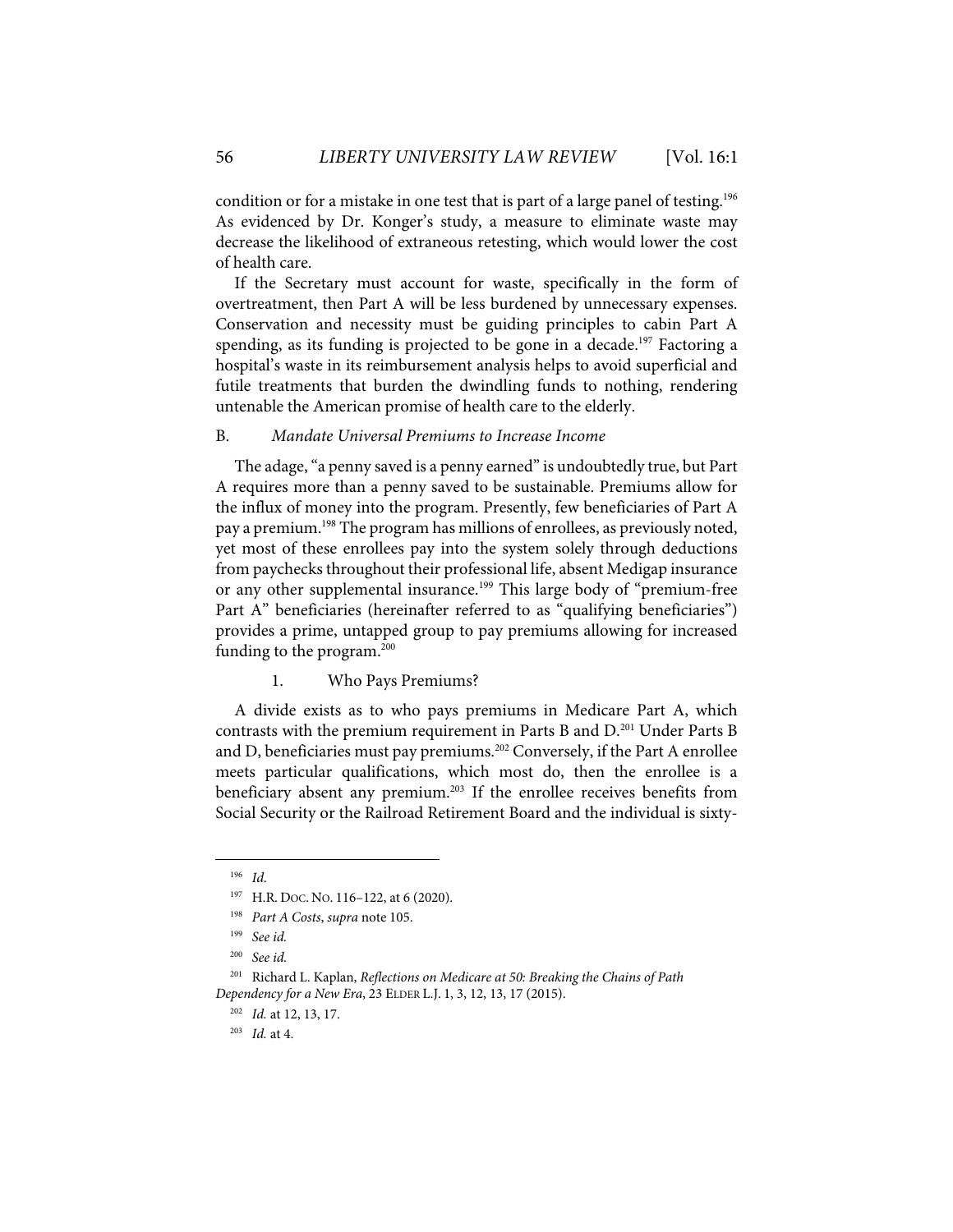five, then Medicare Part A is premium-free.204 If the enrollee fails to meet the age qualification of sixty-five, then the enrollee may still qualify for premiumfree health care if the individual receives Social Security or benefits for disabilities for twenty-four months, or has ESRD.205 Furthermore, the enrollee must pay into the system long enough to be eligible for Social Security.<sup>206</sup> The work requirement is met by "earning a sufficient amount . . . for at least [forty] calendar 'quarters.'"207

If the enrollee does not qualify for Part A, the enrollee may still enroll for the program by paying monthly premiums (hereinafter referred to as "purchasing beneficiaries"). <sup>208</sup> In 2020, the premium for Part A was \$458 per month.<sup>209</sup> However, a decrease in the monthly premium may occur depending on the number of quarters of coverage the beneficiary worked.<sup>210</sup> The threshold number of quarters to decrease the monthly premium is thirty quarters.<sup>211</sup> In 2020, thirty quarters of coverage required the enrollee to pay \$252 in monthly premiums.<sup>212</sup> The beneficiary does not have to work the quarters of coverage; rather, the beneficiary may be married to the individual who worked for the quarters.<sup>213</sup>

Commonly, the enrollee meets the qualifications, entitling that individual to premium-free health care.<sup>214</sup> In its annual statement of premiums and deductibles for the upcoming fiscal year, CMS stated that 99% of beneficiaries are premium-free beneficiaries.<sup>215</sup> Therefore, 99% of at least 60 million people do not pay premiums for their health insurance—approximately 59,400,000 people.<sup>216</sup>

The divide in enrollees paying monthly premiums for coverage is purposeful. Part A was intended as a program that is "self-financed, almost entirely, through taxes paid on wages and other earned income throughout a

<sup>204</sup> *Part A Costs*, *supra* note 105.

<sup>205</sup> *Id.*

<sup>206</sup> Kaplan, *supra* note 201, at 4.

<sup>207</sup> *Id.* (noting that, in 2015, the requisite amount was \$1,220)*.*

<sup>208</sup> *Part A Costs*, *supra* note 105.

<sup>209</sup> Ctrs. for Medicare & Medicaid Servs., *2020 Medicare*, *supra* note 68.

<sup>210</sup> *Id.*

<sup>211</sup> *Id.*

<sup>212</sup> *Id.*

<sup>213</sup> *Id.*

<sup>214</sup> *See id.*

<sup>215</sup> Ctrs. for Medicare & Medicaid Servs., *2020 Medicare*, *supra* note 68.

<sup>216</sup> *See* H.R. DOC. NO. 116–122, at 6 (2020).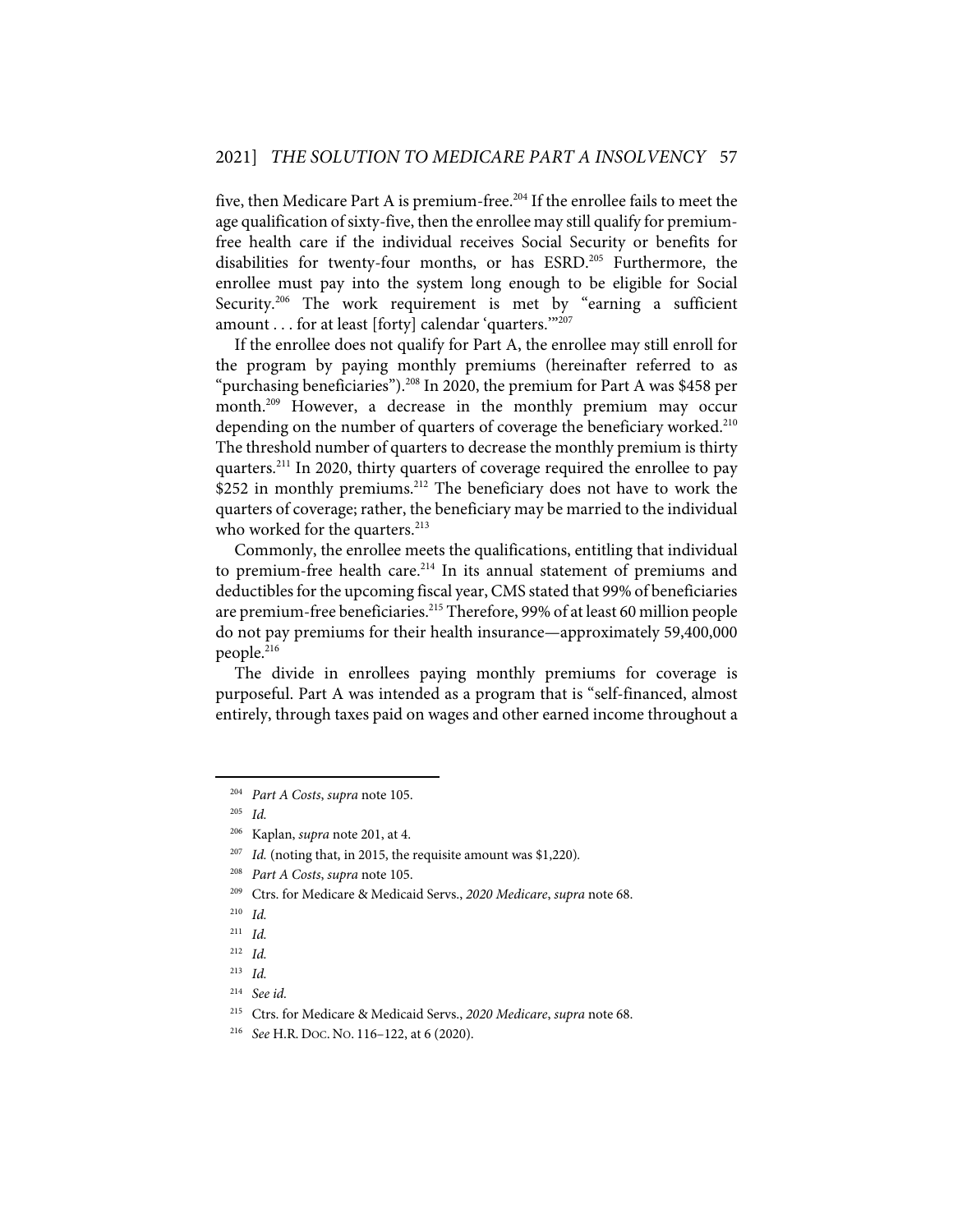person's working life."217 However, if Part A is to continue, this must change. The program's dire state necessitates steady income from the insureds and not solely spending money on the majority of the insureds.

# 2. Mandated Premiums Statute

Millions of Americans pay for Part A throughout their working lives through taxes automatically withdrawn from each paycheck. Upon retirement, these Americans stop making payments to the program via taxes and instead begin drawing on their lifelong investment by visiting hospitals and receiving care through Medicare. The idea behind Part A is that the workforce remains sufficiently populated in order to continue the steady flow of income. The workforce is continually taxed to pay for the health care of those who have already retired. However, what happens if the American population greatly decreases or a recession similar to 2007 reoccurs? What happens when the baby boomer generation fully retires and health care costs continue to rise?<sup>218</sup> Part A is on the brink of bankruptcy, as it is operating on a deficit basis, so such circumstances would render it unable to afford to pay for current beneficiaries' care. Possible remedies incite little enthusiasm.

This Comment argues for the enactment of a statute mandating a premium for all beneficiaries at varying amounts. While mandatory premiums appear contrary to the purpose of Part A, it would allow the idea of pre-paid health care to remain in the program. The statute will require individuals who are entitled to premium-free Part A coverage to pay only a minimal payment. As a result, the small premiums combined with the existing purchasing beneficiaries will create an influx of income for Medicare Part A.

## 3. Introduction of Premiums in Part A

Evidence supports the enactment of a statute mandating premiums. Premiums imposed on beneficiaries of other Parts in Medicare and the comparison of the benefits of fully retired beneficiaries to the benefits of quasi-retired beneficiaries support the argument that all Medicare beneficiaries should pay premiums. Again, while this possible solution to Medicare Part A's dissolution is not exciting, it is necessary to avoid fullfledged bankruptcy of the insurer for the elderly.

Part A's funding metric greatly differs from Parts B and D. Parts B and D permit beneficiaries to have additional benefits, like reimbursement for

<sup>217</sup> Kaplan, *supra* note 201, at 5.

<sup>218</sup> *See* PROBLEMS IN HEALTH CARE LAW: CHALLENGES FOR THE 21ST CENTURY, *supra* note 10, at 305.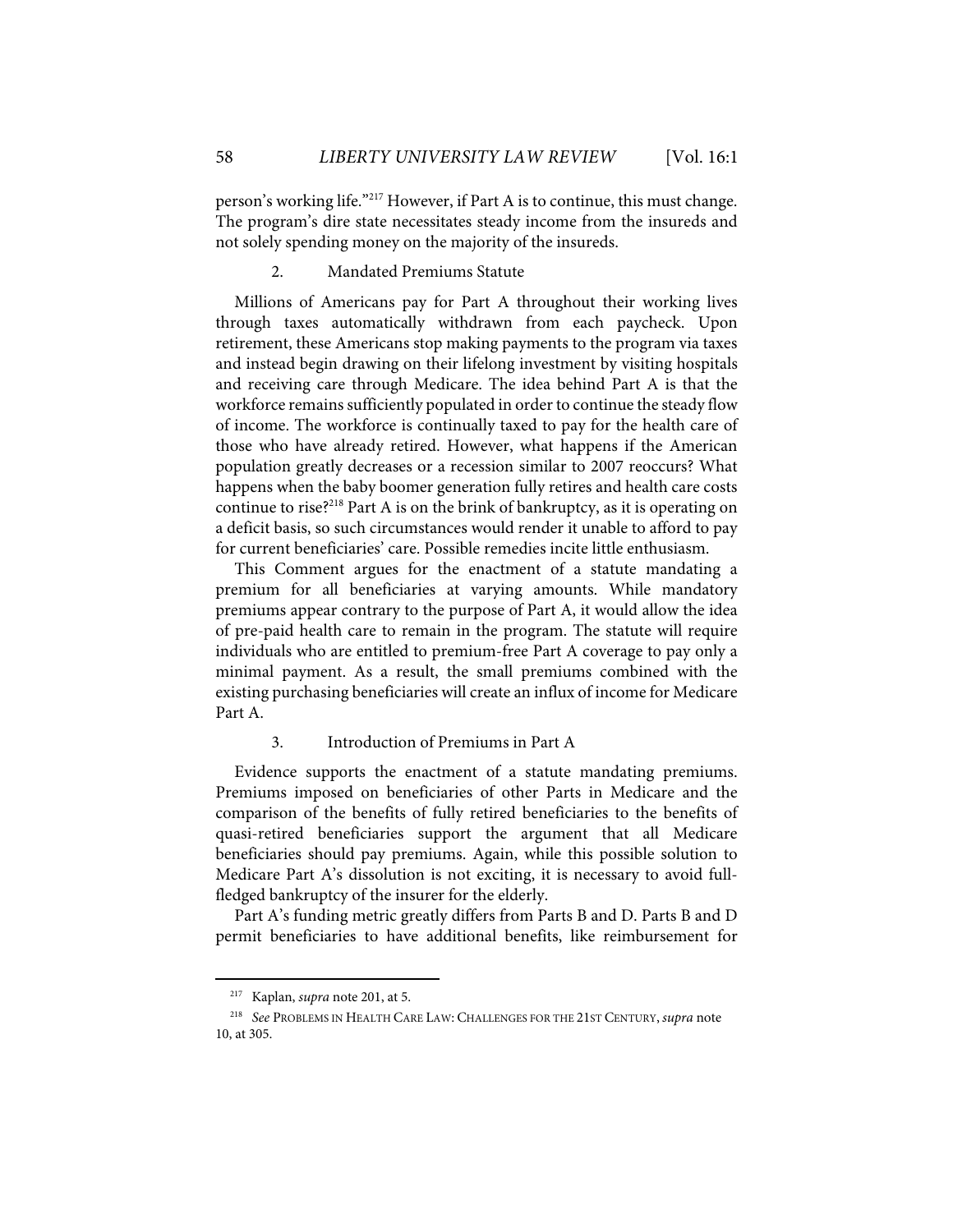outpatient drugs or coverage for additional services.<sup>219</sup> As noted previously, Parts B and D charge premiums for this additional coverage.<sup>220</sup> Part B has premiums that fluctuate based on the beneficiary's tax filing status.<sup>221</sup> In 2020, Part B's premium for an individual who filed a tax return with a reported income of \$87,000 or less was \$144.60 per month. <sup>222</sup> An individual who filed a tax return with an annual income of \$500,000 or more paid a monthly premium of \$491.60.223 According to CMS, *most* Part B beneficiaries paid the "standard amount" of  $$144.60.^{224}$ 

Part D's premiums follow a similar pattern.<sup>225</sup> However, the nature of a Part D plan is that each plan is different, with varying benefits at respective prices.<sup>226</sup> The premiums set in the plan<sup>227</sup> are adjusted according to the beneficiary's income.<sup>228</sup> The adjustment is an additional amount owed that varies based on a person's tax filing status and annual income.<sup>229</sup> For example, an individual making \$87,000 or less pays only the premium of the plan the beneficiary selected.<sup>230</sup> If the individual makes over \$500,000, then the person pays \$76.40 every month, in addition to the monthly premium contained in the selected plan.<sup>231</sup>

The fluctuating, but lower, payment amounts in Parts B and D support the feasibility of a mandatory premium for Part A beneficiaries. A mandatory premium would provide income for the program without overburdening the beneficiaries and frustrating its purpose. To illustrate, if the statute mandates that every qualifying Part A beneficiary pay \$144.60 annually, which would

<sup>219</sup> PROBLEMS IN HEALTH CARE LAW: CHALLENGES FOR THE 21ST CENTURY, *supra* note 10, at 306.

<sup>220</sup> Kaplan, *supra* note 201, at 12, 17.

<sup>221</sup> Ctrs. for Medicare & Medicaid Servs., *Part B Costs*, https://www.medicare.gov/yourmedicare-costs/part-b-costs (last visited Oct. 1, 2021).

<sup>222</sup> Ctrs. for Medicare & Medicaid Servs., *2020 Medicare*, *supra* note 68.

<sup>223</sup> *Id.*

<sup>224</sup> Ctrs. for Medicare & Medicaid Servs., *Part B Costs*, *supra* note 221.

<sup>225</sup> Ctrs. for Medicare & Medicaid Servs., *Monthly Premium for Drug Plans*, https://www.medicare.gov/drug-coverage-part-d/costs-for-medicare-drugcoverage/monthly-premium-for-drug-plans (last visited Oct. 1, 2021).

<sup>226</sup> *Id.*

<sup>227</sup> *See id.*

<sup>228</sup> *Id.*

<sup>229</sup> *Id.*

<sup>230</sup> *Id.*

<sup>231</sup> Ctrs. for Medicare & Medicaid Servs., *Monthly Premium for Drug Plans*, *supra* note 225.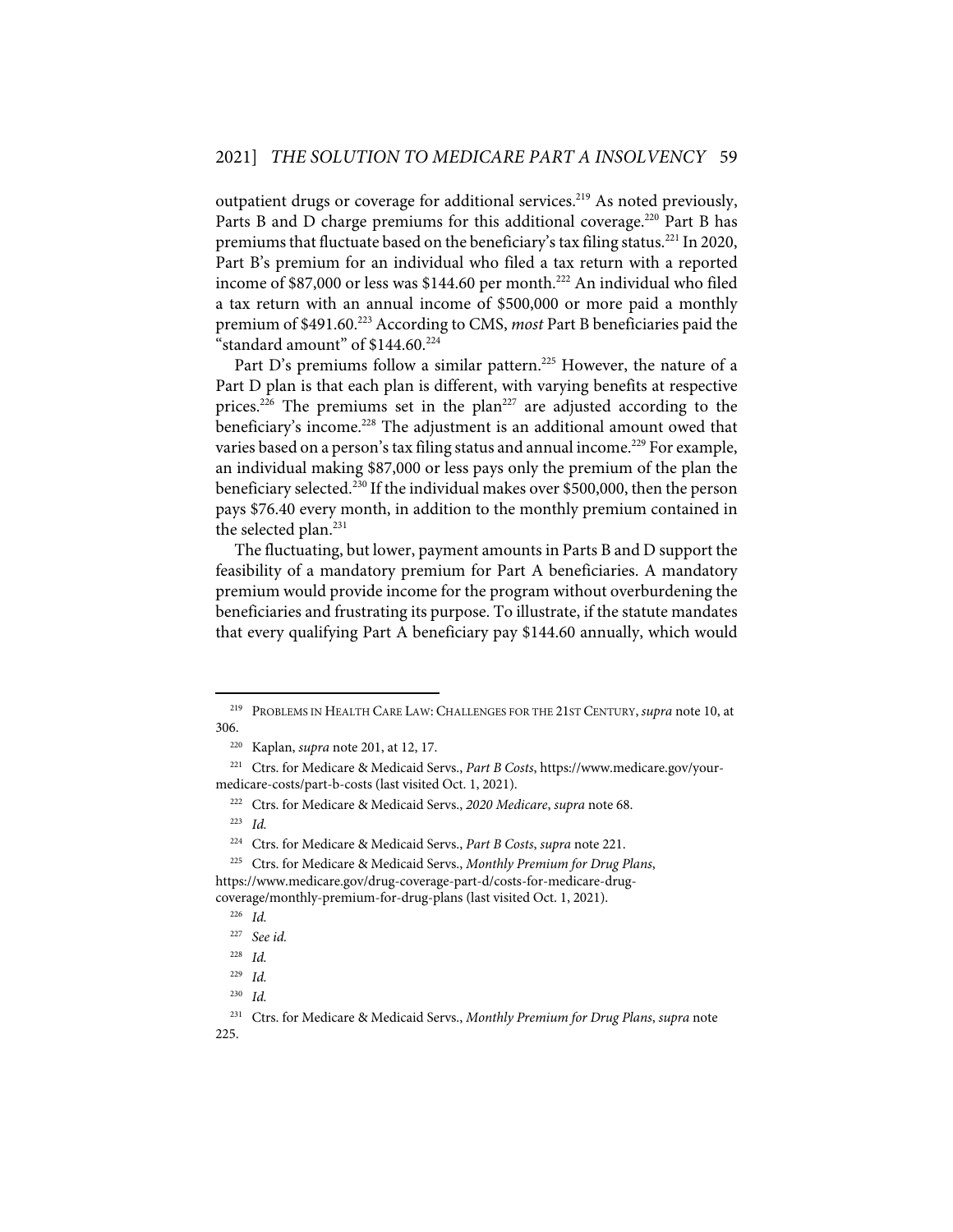be required for  $99\frac{6^{232}}{6}$  of the 60 million<sup>233</sup> beneficiaries, then \$8,592,804,000 is contributed to Medicare Part A.<sup>234</sup> As previously noted, Medicare costs are  $$796.2$  billion<sup>235</sup> with only  $$794.8$  billion<sup>236</sup> as available funding; therefore, collecting premiums amounting to over \$8 billion will rectify the deficit.

Aside from Parts B and D premiums, evidence supports that a mandatory premium does not punish beneficiaries who are semi-retired. Medicare and Social Security are both subsidized through payroll taxes.<sup>237</sup> As a result, workers pay their contributions every paycheck, while those who do not work make no contribution. A quasi-retired individual who chooses to work is stuck having to pay into the program. The quasi-retired have less incentive to continue participating in the workforce if they are paying into a program that they are using, while their retired colleagues make no contribution and only drain the program. Therefore, establishing a universal premium does not disincentivize the semi-retired beneficiaries by continually forcing them to contribute to Part A, while a majority of Part A beneficiaries, who are fully retired, do not contribute.

A foreseeable argument against a mandatory premium is: what happens to the elderly individual who cannot make the monthly premiums? This argument highlights the important concern of imposing additional expenses on a person in excess of the amount contributed to the program over a lifetime. However, there are several solutions to resolve this concern. First, if an elderly individual has severe financial complications, then that person may enroll in Medicaid.<sup>238</sup> Medicaid "serves low-income people of every age. Patients usually pay no part of costs for covered medical expenses."<sup>239</sup> Second, CMS may set the premium at a minimal amount to ensure the population's overall ability to pay the premium. The amount can start from as little as a cup of coffee to the minimum premium amount for Part B,  $$144.60.^{240}$ 

The enactment of a statute mandating premiums provides income for Part

<sup>232</sup> *See* Ctrs. for Medicare & Medicaid Servs., *2020 Medicare*, *supra* note 68.

<sup>233</sup> H.R. DOC. NO. 116–122, at 6 (2020).

<sup>&</sup>lt;sup>234</sup> The formula used in this illustration is \$144.60 x (99% of 60,000,000).

<sup>235</sup> H.R. DOC. NO. 116–122, at 6.

<sup>236</sup> *Id.*

<sup>237</sup> *See* PROBLEMS IN HEALTH CARE LAW: CHALLENGES FOR THE 21ST CENTURY, *supra* note 10, at 306.

<sup>238</sup> Dep't of Health & Hum. Servs., *What is the Difference Between Medicare and Medicaid?*, https://www.hhs.gov

<sup>/</sup>answers/medicare-and-medicaid/what-is-the-difference-between-medicaremedicaid/index.html (last visited Oct. 1, 2021).

<sup>239</sup> *Id.*

<sup>240</sup> *See* Ctrs. for Medicare & Medicaid Servs., *2020 Medicare*, *supra* note 68.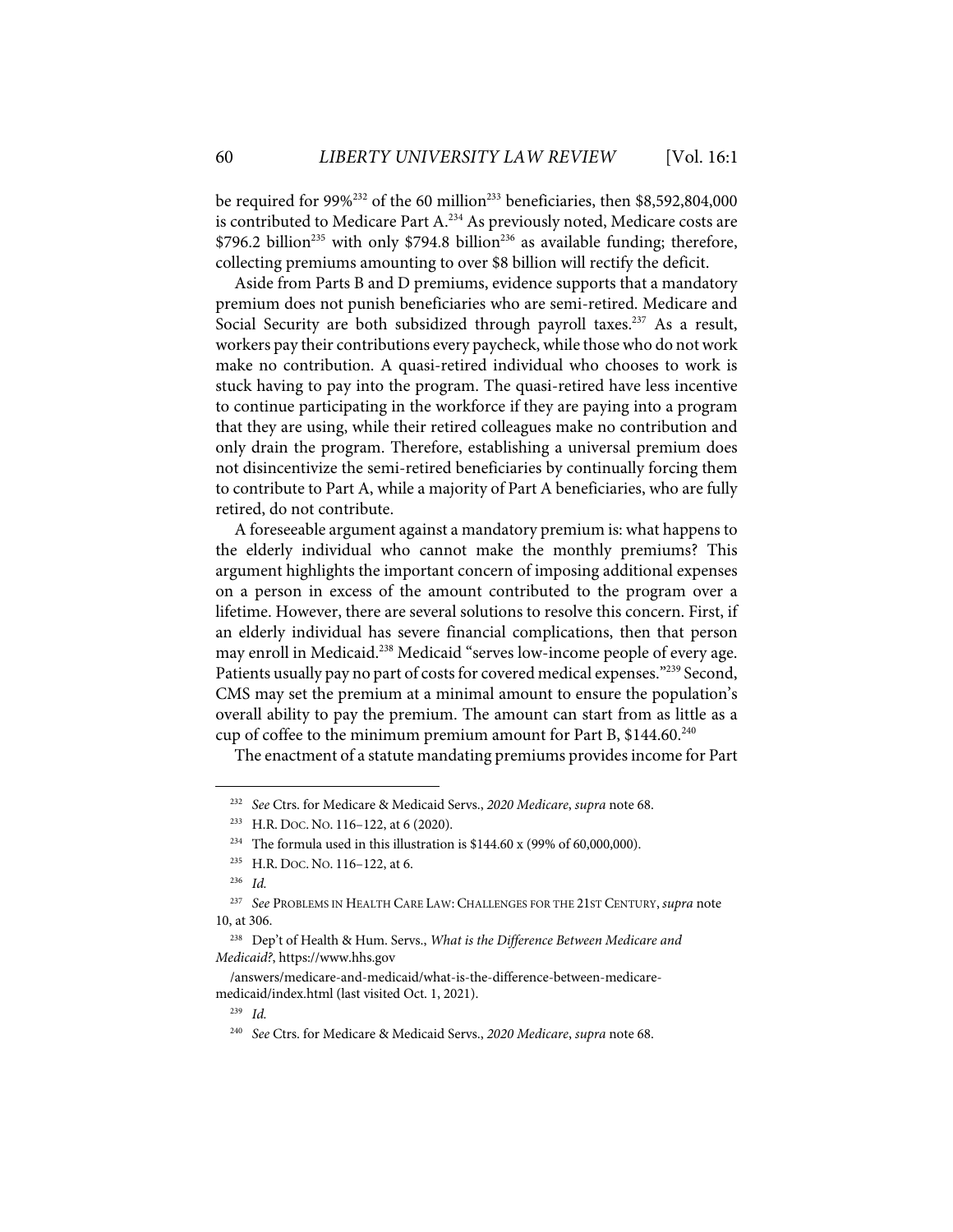A as health care costs increase and available funds continue to deplete. CMS has already made use of a mandatory premium system in Parts B and D, which have successfully funded Parts B and D for many years. $241$  Further, quasi-retired individuals already are required to pay into the program even if they are beneficiaries. As a result, beneficiaries are disincentivized to continue working—quasi-retired individuals pay while fully-retired individuals only pay deductibles and coinsurance payments. This proposal advantages some but might disadvantage those who may struggle to afford a monthly premium on top of their living costs. The affordability of the premium is, of course, a great concern, but CMS can easily require a very low premium amount. Therefore, a mandatory premium best accomplishes the goal of increasing income into the Part A program.

#### V. CONCLUSION

Upon reaching the retirement age of sixty-five, Americans expect that the program they paid into throughout their working lives is capable of sustaining them. However, CMS's reports continually warn lawmakers of Medicare's impending bankruptcy. If this problem remains unaddressed, millions of Americans will be disappointed in their government's failed promise to provide health care in their old age.

Medicare's expansion has provided increased health care for millions of Americans. Further, Americans have alternative ways to afford health care through purchasing additional care under Part B, savings plans in Part C, or drug-purchasing plans under Part D. While there are alternative ways to afford care, the price of health care increases with evolving technology and methodologies. The expansion of health care coverage with ever-increasing costs proves to be an overwhelming burden on the program.

Under Part A, the program originated as a program that covered limited services for only the elderly population. Following decades of amendments, Medicare now provides coverage for millions who are disabled or contract a particular illness, and more services than ever are now covered. Part A is not intended to provide such a broad sweep of coverage with skyrocketing costs. Therefore, under the current paradigm, Part A is struggling and will soon falter.

All is not doom and gloom. There are solutions that lawmakers can enact to sustain Medicare Part A. The solution is plain and simple on the surface lower health care costs and increase income to the program. However, implementation of this solution is difficult because the government is tasked with deciding whether services are curtailed, heavier taxes are imposed, or

<sup>241</sup> H.R. DOC. NO. 116–122, at 9.